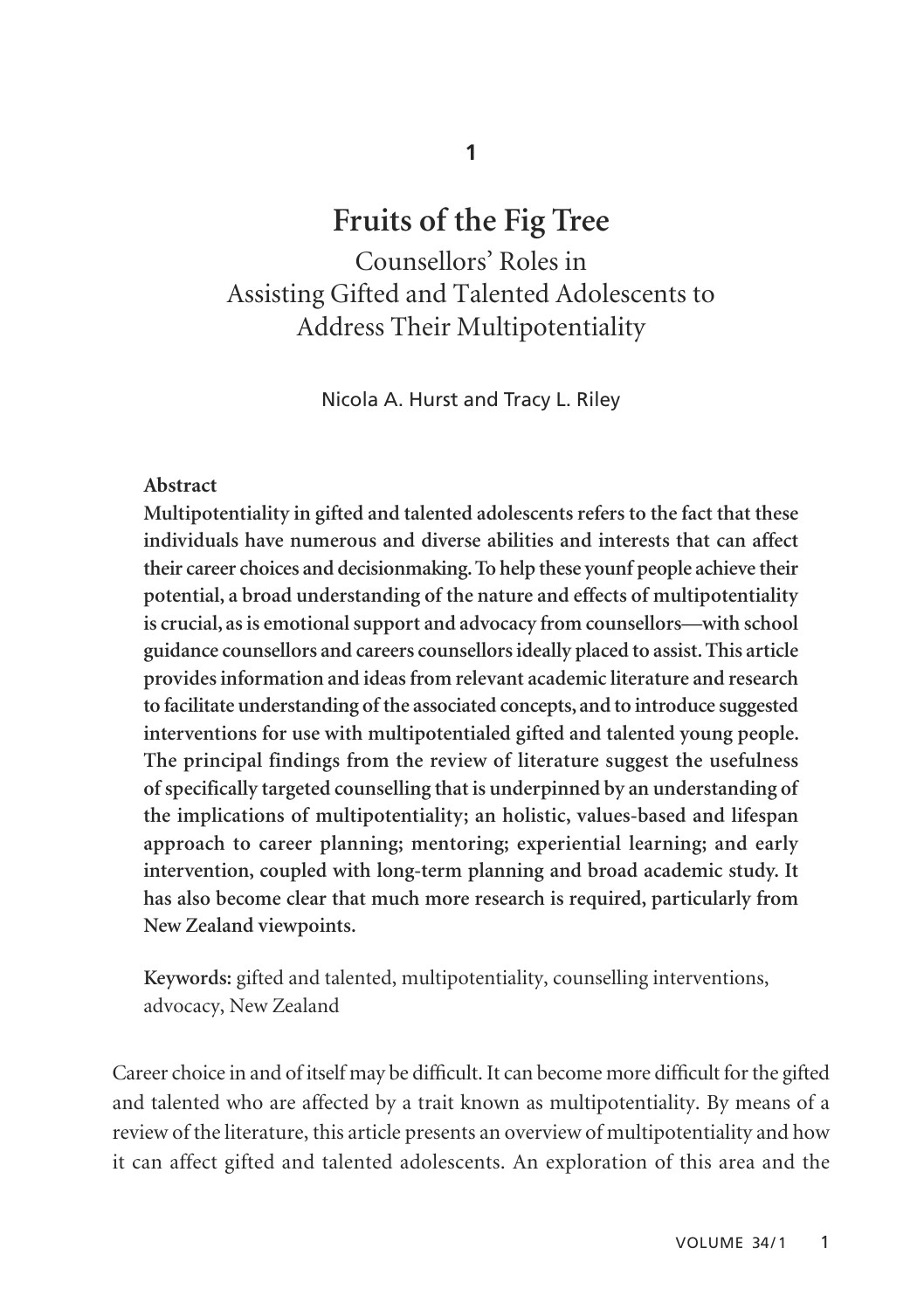associated literature was previously published in the *Journal of Counseling and Development*(Rysiew, Shore, & Leeb, 1999) and this review builds on that foundation.

Initially a broad definition of giftedness and talent is developed, along with a definition of multipotentiality. The article then addresses the factors that can make multipotentiality a challenge for gifted and talented adolescents, how they can be adversely affected, behaviours and characteristics that may be evident, and counselling interventions that may be useful. Finally, areas for further research in the New Zealand context are recommended.

Originally it was intended that this review include only literature published after 1999. Due to a paucity of relevant theory and research, it became apparent that this timeframe would need to be extended to incorporate older but still relevant information. This serves to highlight the ongoing need for research in this area. Of the articles included, each author's credibility was confirmed by reviewing citations of their work within the academic community and reviewing their credentials, largely via the academic search engines of Google Scholar and EBSCO Discover Publishing. Where possible, New Zealand sources have taken precedence over international literature.

#### **Defining the terminology**

Counsellors are exposed daily to different sets of terminology that can be associated with clients, colleagues, agencies, or even the modalities used in counselling practice. Understanding concepts and terminology can be one of the first steps in gaining an appreciation of the presenting issues and the cultures of the people with whom we work. In this instance, we need to find a workable definition of both gifted and talented *and* of multipotentiality. As R. Moltzen (2011a) has pointed out, there is no simple definition for either "gifted and talented" or "multipotentiality." Being "gifted and talented" is a phrase used to describe someone who does, or has the potential to, excel in a particular area or areas of life (Gallagher, 2008). Areas of giftedness are varied and inclusive, incorporating academic, technical, or mechanical excellence; creative, intuitive, or productive thinking; the fine arts; general intelligence; psychomotor or sporting prowess; advanced leadership and social skills; and/or being culturally, spiritually, or even empathetically extraordinary (R. Moltzen, 2011a; Piechowski, 2002).

When reporting on the academic needs of gifted and talented children to the New Zealand Ministry of Education, Riley, Bevan-Brown, Bicknell, Carroll-Lind, and Kearney (2004) made it clear that reported definitions within our schools may be "broad and multi-categorical" (p. 12) but that giftedness in cultural, spiritual, and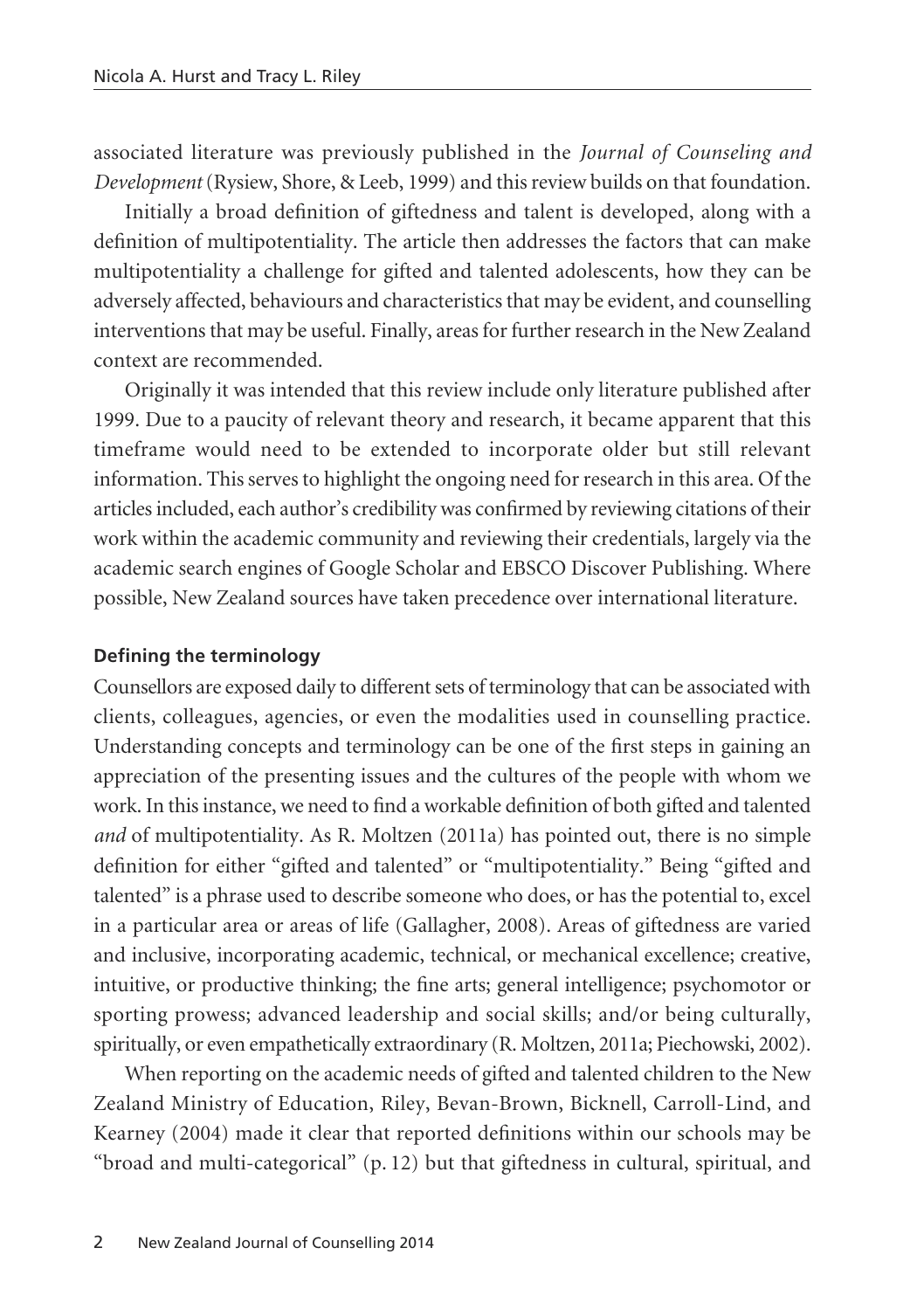emotional areas remains undersupported. They also noted concern that these definitions often exclude Mäori and Pasifika perspectives and values (Riley et al., 2004).

R. Moltzen (2011a) has argued that a major factor that influences settling on a definition is the idea that giftedness is a sociocultural construct and fluid in its nature; therein lies strength through dynamic change and inclusiveness. Peterson (2006) asserted that any definition of the gifted and talented must encompass any and all talents, while at the same time incorporating culture.

There is no comprehensive, accepted definition; however, a starting point is needed. Canadian gifted and talented researcher and advocate Dr Meredith Greene (2006) succinctly and sufficiently explains that "gifted individuals are capable of or demonstrate superior performance"  $(p, 1)$  and "this can be demonstrated by a variety of behaviours and in many different domains" (p. 2). Finally, where giftedness is evident, we see an individual for whom their "development and experience…is unique and significantly different from their age-peers" (Elijah & Crawfordsville, 2011, p. 2).

In essence, multipotentiality is the ability of a gifted and talented individual to maintain interests and talents across a number of differing fields (Colangelo, 2002). Multipotentiality therefore includes the "ability to select and develop any number of career options because of a wide variety of interests, aptitudes, and abilities" (Kerr, 1990, p. 1).

In and of itself, multipotentiality does not always present as problematic and in some cases, particularly in the contemporary workplace, may be an asset (Elijah & Crawfordsville, 2011; Kim, 2013; Sajjadi, Rejskind, & Shore, 2001). However, it can cause problems for gifted and talented individuals when it adversely affects their career choice and, as a result, their emotional wellbeing and sense of self (Colangelo, 2002; Greene, 2006; Kerr, 1990; Leung, Conoley, & Scheel, 1994; Peterson, 2001).

Kerr (1990) outlined evidence of multipotentiality in children and young people being seen in overcommitment, lack of completion of projects and goals, a lack of clear preferences in interests, or the inability to allow oneself time to "just be." However, these concerns may not be obvious in gifted and talented individuals who achieve at a very high level (Kerr, 1990).

In essence, for gifted and talented individuals with multipotentiality, "the problem is how to make a decision, how to choose a path from so many realistic possibilities?" (Colangelo, 2002, p. 377). For a counsellor, the question is how to support this individual so that his or her multipotentiality is experienced as a positive trait, and not as a disadvantage.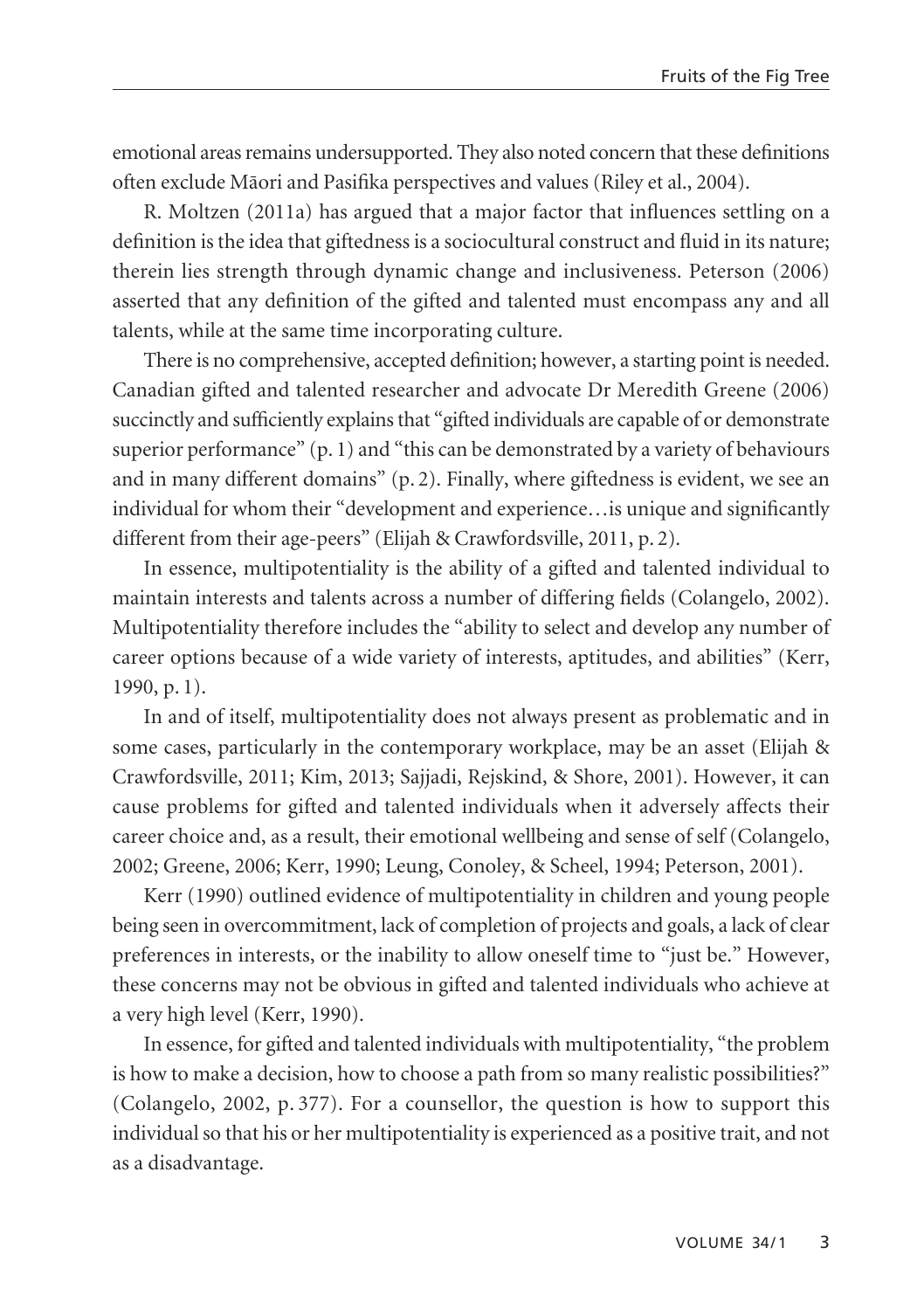## **Why focus on multipotentiality?**

I saw my life branching out before me like the green fig tree in the story. From the tip of every branch, like a fat purple fig, a wonderful future beckoned and winked. One fig was a husband and a happy home and children, and another fig was a famous poet and another fig was a brilliant professor, and another fig was Ee Gee, the amazing editor, and another fig was Europe and Africa and South America, and another fig was Constantin and Socrates and Attila and a pack of other lovers with queer names and offbeat professions, and another fig was an Olympic lady crew champion, and beyond and above these figs were many more figs I couldn't quite make out. I saw myself sitting in the crotch of this fig tree, starving to death, just because I couldn't make up my mind which of the figs I would choose. I wanted each and every one of them, but choosing one meant losing all the rest, and, as I sat there, unable to decide, the figs began to wrinkle and go black, and, one by one, they plopped to the ground at my feet. (Plath, 1966, p. 80)

Few would argue with the idea that the late Pulitzer Prize-winner Sylvia Plath was an extremely gifted and talented writer. In the above excerpt from *The Bell Jar*she succeeds in drawing a vivid picture of the reality of multipotentiality having a negative impact on her life.

Multipotentiality in gifted and talented adolescents has been associated with anxiety, depression, feeling overwhelmed, and existential dilemmas (Greene, 2002, 2006; Maxwell, 2007; Peterson, 2001, 2006; Silverman, 1993a). These feelings and disorders are largely attributed to needing to make choices when faced with the realisation that "it is not possible to do all that they want to do or are capable of doing" (Reis & Hébert, 2008, p. 279).

Having numerous career options may seem attractive, but the reality remains that more choices tend to increase the complexity of decisionmaking (Greene, 2006; Kerr, 1990). For those with multipotentiality, "vocational choice is often perceived as the giving up of options that one cherishes" (Leung et al., 1994, p. 298). Students may find it difficult and painful to narrow career choices down and they may seem to be on a quest to find an ideal career or something that fits them perfectly (Colangelo, 2002; Greene, 2006; Silverman, 1993a).

A common attribute associated with gifted and talented individuals is perfectionism, and multipotentiality can exacerbate this (Colangelo, 2002; Peterson, 2001). There is a very real fear of failure, or of making a choice that forecloses other options (Greene,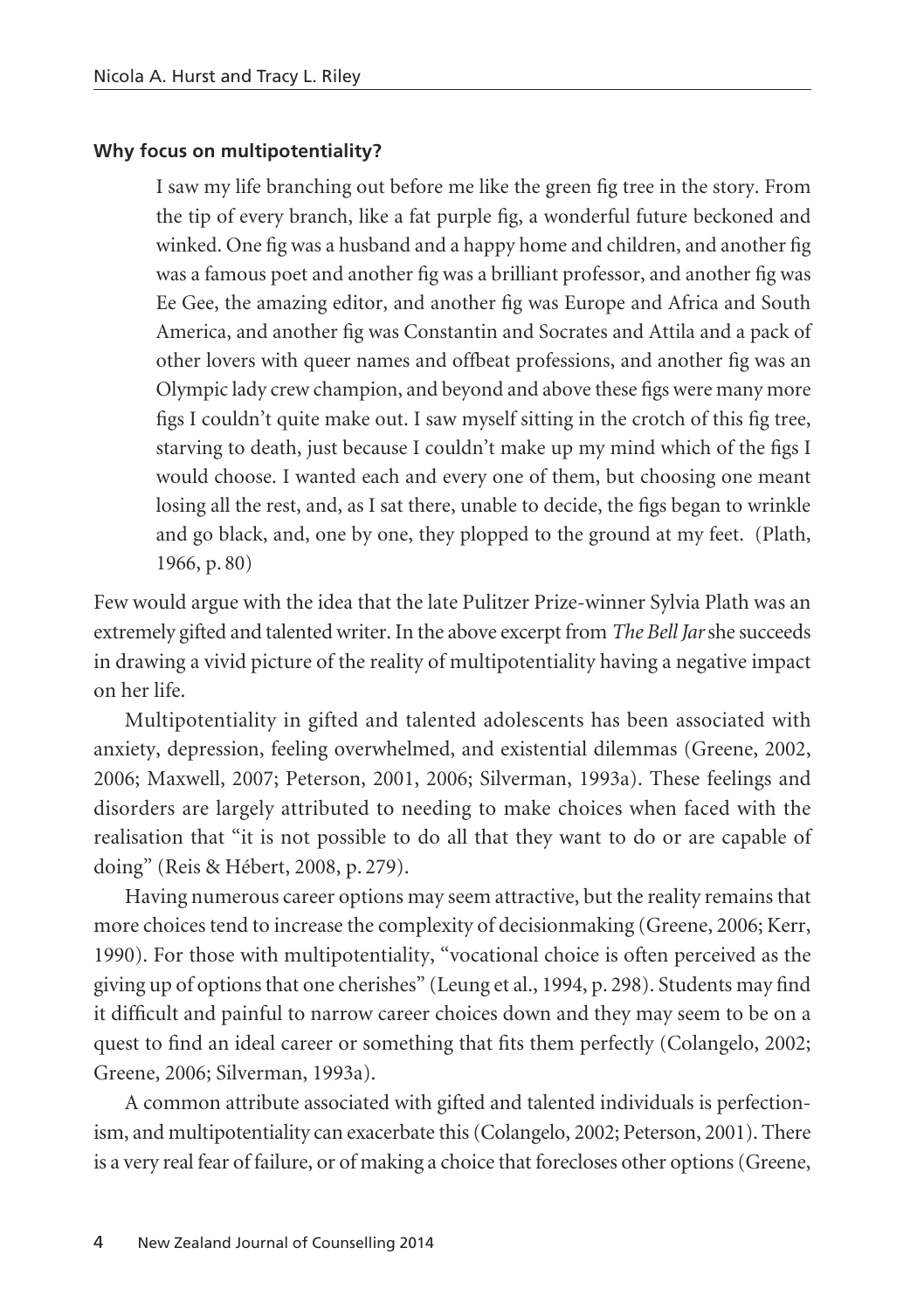2002, 2006; Kerr, 1990; Silverman, 1993a). Even if all options are somehow attempted and incorporated, there may be a concern that the cost of this lies in becoming second rate at everything and mastering nothing (Silverman, 1993a).

Gifted and talented adolescents may also make these choices under a surfeit of expectations from parents, teachers, and society at large. This pressure can overwhelm their own preferences (Colangelo, 2002; Kerr, 1990; Leung et al., 1994; Peterson, 2001, 2006; Peterson & Moon, 2008). As multipotentiality can make the narrowing down of choices difficult, these adolescents may let expectations and coercion make the choice for them, exacerbating their sense of existential limitation (Colangelo, 2002; Jung, 2012; Peterson, 2001; Webb, 1999). There may also be stress associated with making career choices based on others' expectations to achieve perceived financial success and prestige (Colangelo, 2002; Jung, 2012). For some, there is also a sense of shame associated with the inability to decide (Silverman, 1993a).

As these young people experience more of the world, they are exposed to opportunities previously not considered, and their interests and abilities may broaden even more (Kerr & Soldano, 2003; Kim, 2013). As a result of their multipotentiality, adolescents who had decided upon a course of action may then change their minds, leading to significant financial and emotional costs (Colangelo, 2002; Greene, 2006; Kim, 2013). The costs to the individual can include a sense of prolonging adolescence and parental reliance as the young person continues to be supported financially while pursuing their tertiary education (Colangelo, 2002; Shultz & Delisle, 2002). Individuals attending university may change majors a number of times or may drop out altogether (Elijah & Crawfordsville, 2011; Kerr, 1990; Peterson, 2001). Other gifted young people may find themselves using hyperachievement to mask their internal anxieties, thereby increasing their stress as they attempt to live up to others' expectations (Peterson, 2006). This behaviour links back to Kerr's (1990) assertion that early evidence of multipotentiality can be seen in overcommitment.

In the long term, multipotentialed individuals may experience a number of shortterm jobs, unemployment, and *under*employment as they seek to quiet a sense of not quite fitting in anywhere (Kerr, 1990). They may fall behind their age-peers in career progression and life stages as a result (Colangelo, 2002; Kerr 1990; Shultz & Delisle, 2002).

Despite the difficulties they may encounter, multipotentiality in and of itself does not need to become a problem for young people. With awareness and care, multipotentiality can be effectively managed to the point where it appears to have little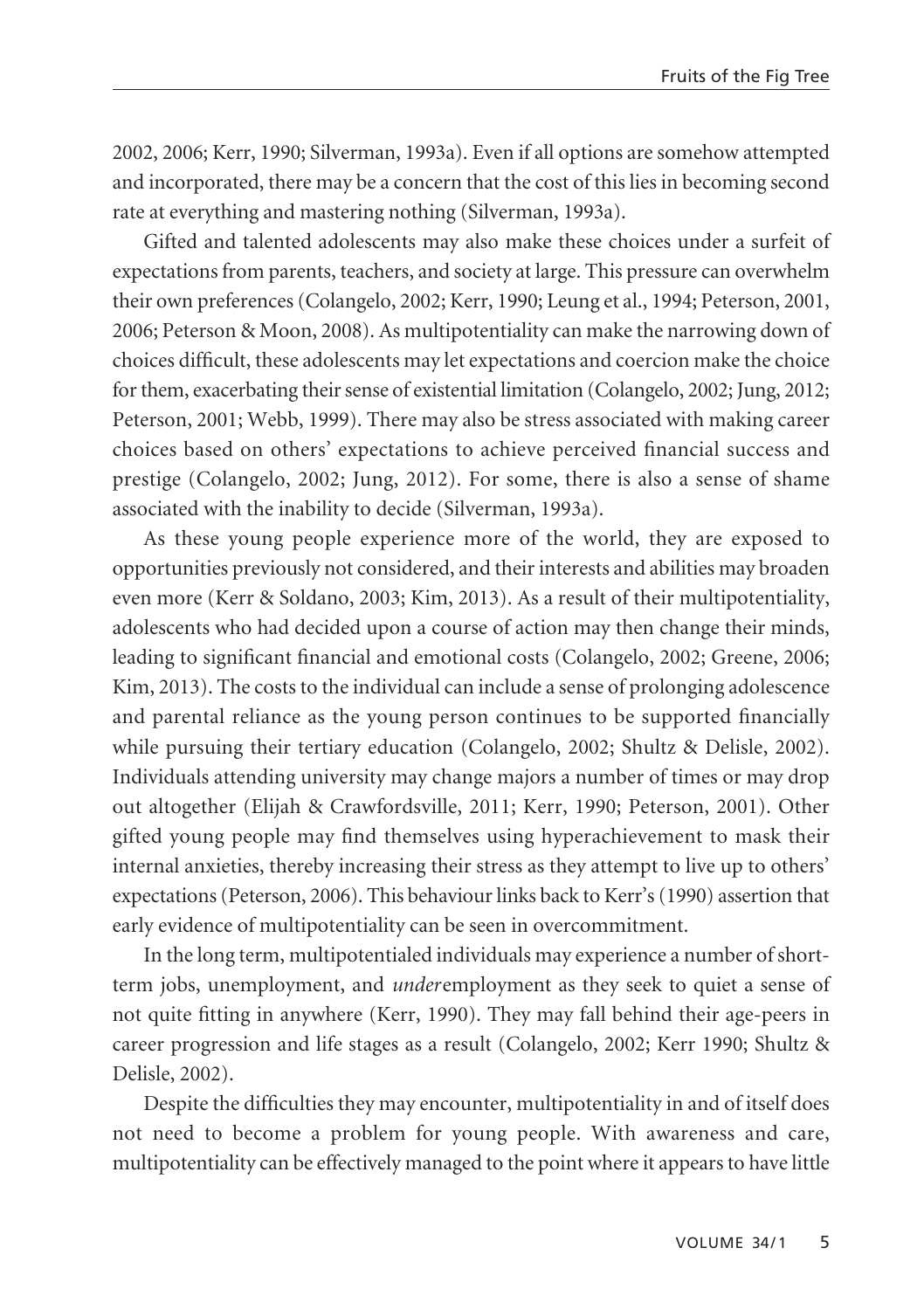negative impact on their lives (Sajjadi et al., 2001). "Giftedness is a condition causing individuals…to question their being" (Shultz & Delisle, 2002, p. 490). Multipotentiality is simply a facet of this. However, appropriate support can be invaluable in assisting them to manage the challenges they may encounter.

#### **Providing effective counselling**

Renzulli (2011) and Milgram (1991) make a case for supporting our gifted and talented children's social and emotional development. They argue that as a society we have a duty to allow these individuals every opportunity to achieve fulfilment, with the payoff being the contributions they make to society (Milgram, 1991; Renzulli, 2011).

Renzulli (2011) believes that, with the right support, these individuals become society's problem-solvers and the short-term costs associated with supporting them are more than repaid in the long term. A way for counsellors to support gifted and talented young people is to understand how they are different from others, and not simply how their needs in the counselling space may differ significantly from those of their agerelated peers (Blackett & Hermansson, 2005; Colangelo, 2002; Elijah & Crawfordsville, 2011; Gallagher, 2011; Greene, 2002; Kerr, 1990; Leung et al., 1994; Maxwell, 2007; Milgram, 1991; Moon, Kelly, & Feldhusen, 1997; Peterson, 2006; Peterson & Moon, 2008; Shultz & Delisle, 2002; Silverman, 1993b; Yoo & Moon, 2006). As Kerr (1990, p. 2) states, "the needs of gifted individuals differ from those of more typical individuals," and just as differentiated support is provided to young people at the lower end of the abilities spectrum, so too it is needed by those with upper-end abilities (Peterson, 2006).

A number of commentators have recommended that professional development opportunities need to be provided to enable counsellors to understand the traits, issues, and needs of the gifted and talented (Blackett & Hermansson, 2005; Colangelo, 2002; Elijah & Crawfordsville, 2011; Gallagher, 2011; Greene, 2002; Kerr, 1990; Milgram, 1991; Moon et al., 1997; Peterson, 2006; Peterson & Moon, 2008; Yoo & Moon, 2006). Yoo and Moon (2006) summarise some of these personality characteristics as including "perfectionism, excitability, sensitivity, intensity, a desire for recognition…, nonconformity, questioning of rules or authority, [and] a strong sense of justice and idealism" (p. 53). These particular traits may further exacerbate difficulties arising from multipotentiality or, indeed, may contribute to multipotentiality having a negative rather than positive impact on decisionmaking. An understanding of the complexity of gifted and talented individuals will enable more productive counselling to occur (Blackett & Hermansson, 2005; Colangelo, 2002; Elijah & Crawfordsville, 2011;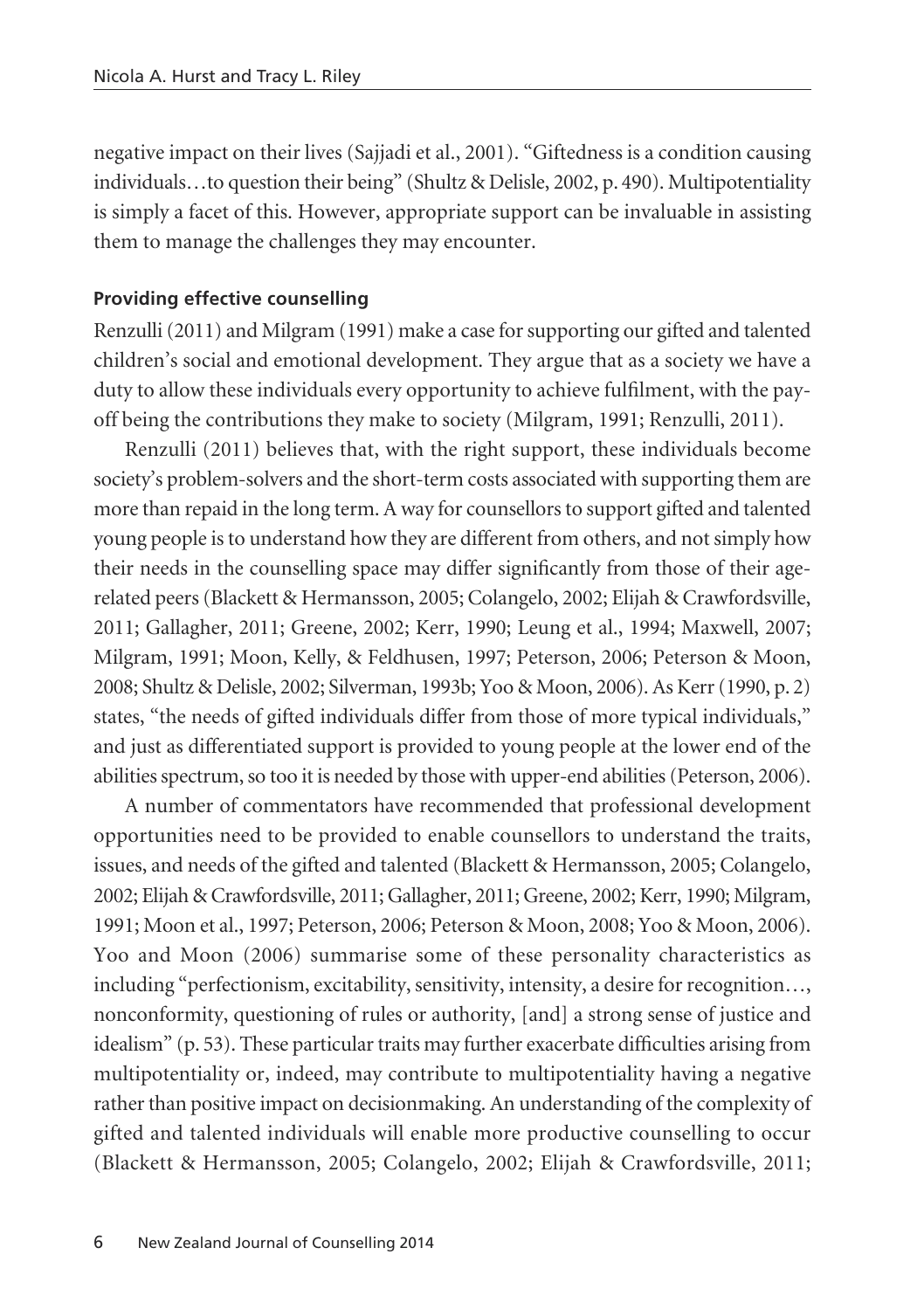Gallagher, 2011; Greene, 2002; Kerr, 1990; Leung et al., 1994; Maxwell, 2007; Milgram, 1991; Moon et al., 1997; Peterson, 2006; Peterson & Moon, 2008; Shultz & Delisle, 2002; Silverman, 1993b; Yoo & Moon, 2006).

Greene (2002) cites Sytsma and the National Research Center on the Gifted and Talented as finding that only 13% of American guidance counsellors polled in a survey offered counselling with a gifted and talented focus. Greene (2002) and Milgram (1991) also mention concern that the reality for time-poor guidance counsellors may preclude their gaining the training they need to provide best practice to the gifted and talented. The pressure school guidance counsellors are under was noted in the recent Education Review Office (ERO) report on guidance and counselling in New Zealand secondary schools (ERO, 2013).

Yoo and Moon (2006) instigated an empirical investigation into the concerns and needs of parents of gifted and talented children using a private counselling service. They found that where specifically targeted services existed, they would be used in preference to schools or agencies that did not offer particular expertise. These researchers and others have recommended that counsellors wanting to provide best practice to gifted and talented students undertake specific training in this area, particularly those who work in schools (Elijah & Crawfordsville, 2011; Greene, 2002; Jung, 2012; Milgram, 1991; Yoo & Moon, 2006). Finally, of further interest from Yoo and Moon's (2006) research is that the parents involved in the study indicated a "high need" for career planning and an understanding of developmental stages as they relate to the gifted (Yoo & Moon, 2006, p. 57).

In summary, the literature strongly suggests that specifically targeted counselling services be offered to the gifted and talented and that counsellors be well equipped to work with them (Blackett & Hermansson, 2005; Colangelo, 2002; Elijah & Crawfordsville, 2011; Greene, 2002; Kerr, 1990; Leung et al., 1994; Maxwell, 2007; Milgram, 1991; Moon et al., 1997; Peterson, 2006; Peterson & Moon, 2008; Shultz & Delisle, 2002; Silverman, 1993b; Yoo & Moon, 2006). The importance of recognising the characteristics and needs of young people affected by multipotentiality forms one of the findings of this review in terms of how to best support gifted and talented adolescents.

#### **Assumptions and expectations**

In order to best serve the needs of the gifted and talented, it is also useful to understand the assumptions and expectations that surround these individuals, including some of the prejudices and pressures associated with being gifted and talented. In reviewing the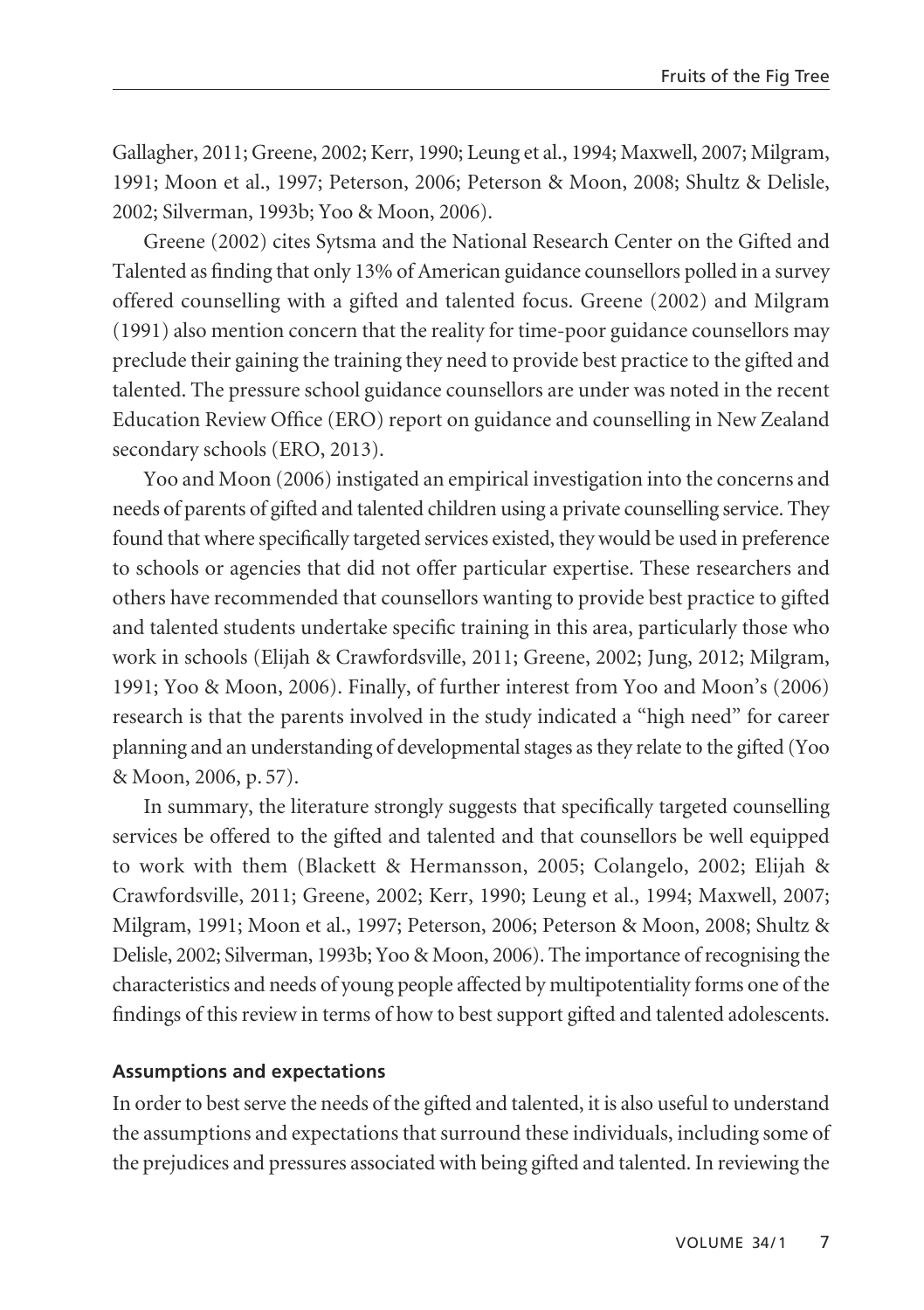literature it is common to find researchers writing about these false assumptions and expectations in order to raise the awareness of readers.

Although the gifted and talented are represented as either maladjusted or superior (N. Moltzen, 2011), common assumptions evident in the literature are that they can take care of themselves and are not at risk or in need of direction (Kerr & Ghrist-Priebe, 1988; Peterson & Moon, 2008; Silverman, 1993a). These views might lead one to believe that career planning takes care of itself (Kerr, 1990). For example, one assumption is that the gifted and talented are well adjusted (Colangelo, 2002) and emotionally "healthy, self-directed and basically self-sufficient" and so have little need for counselling or special services (Peterson, 2006, p. 43). Others assume that gifted and talented adolescents should be "smart enough to figure it out themselves", the "it" of course being career choice (Peterson, 2006, p. 44). Like most assumptions, these views are deemed to be misguided and show a lack of understanding of what it is to be gifted and talented, as well as how multipotentiality can have an effect on choices (Colangelo, 2002; Kerr, 1990; N. Moltzen, 2011; Peterson, 2006; Peterson & Moon, 2008; Silverman, 1993a).

Assumptions and stereotypes based on high ability also influence expectations of the gifted and talented. In particular, as mentioned earlier, there can be huge pressure to achieve, from their families, communities, and from society in general (Leung et al., 1994; Peterson, 2006). Large expectations are placed on them around "not wasting their gift" or, as Colangelo (2002) translates it, "making a decision that is reasonable to an adult" (p. 376).

The weight of these expectations and assumptions feeds into difficulties that gifted and talented adolescents may experience with multipotentiality (Peterson, 2001). One way in which counsellors can help gifted and talented children who are experiencing challenges with multipotentiality is by acting as an advocate (Greene, 2002, 2006; Kerr, 1990; Kim, 2013; Milgram, 1991; Peterson, 2006; Silverman, 1993b).

#### **Advocacy**

School guidance counsellors, careers counsellors and others who have an appreciation of the implications of multipotentiality may be able to advocate in schools to shift the educational focus for these children from subject specialisation based on test scores, to celebrating and encouraging their broad curiosity (Greene, 2002). Greene suggests that the school system tends toward preparing students for university or employment and, as such, encourages specialising in areas of academic strength. She argues that for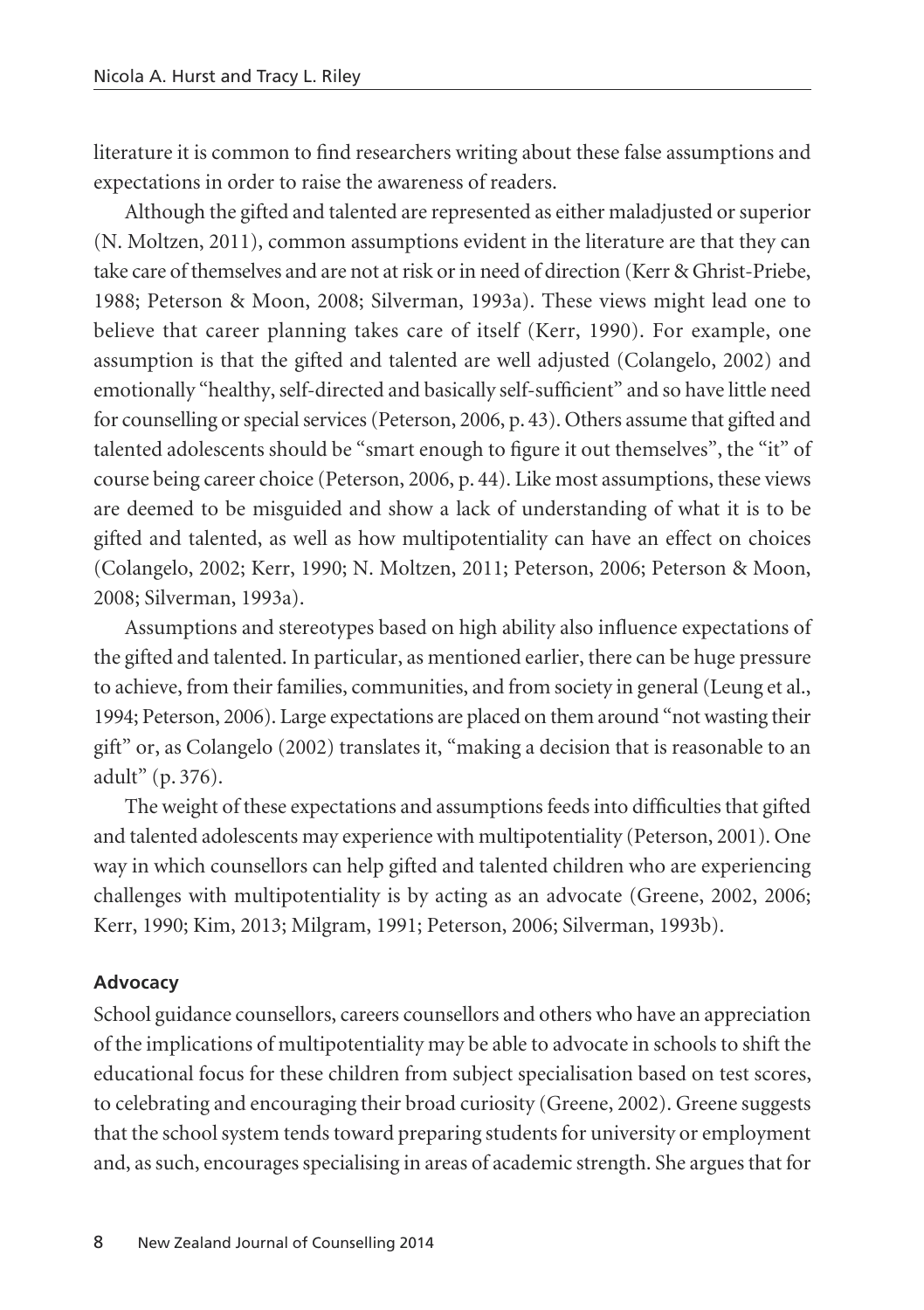students with multipotentiality, it would be more useful to encourage them to retain their broad interests and follow their passions, but that school personnel may need to be educated about multipotentiality to appreciate this (Greene, 2002).

Counsellors are well positioned in the school system to collaborate with others to create opportunities for children (Greene, 2002). As advocates, counsellors can clarify and challenge the assumptions and expectations noted in the previous section, which may be held by teachers, parents, and others in school communities (Milgram, 1991; Silverman, 1993b). School guidance counsellors and careers counsellors can also work as advocates with parents, or arrange for others to do so, to help them understand any perceived fallout from multipotentiality (Greene, 2006; Kerr, 1990; Kim, 2013; Milgram, 1991; Peterson, 2006; Silverman, 1993b). This can include clarifying the effects of expectations, in particular parental pressures to make career choices based on financial gains rather than an individual's values (Milgram, 1991; Silverman, 1993b). Counsellors may also work with parents and young people over such things as finding direction, changes in existing or proposed career or university plans, and related matters (Greene, 2006; Silverman, 1993b).

## **Interventions**

Little definitive guidance is available for counsellors on how best to support the gifted and talented struggling with multipotentiality. There are, however, some suggested strategies that can be explored that relate well to common counselling practice. It is recommended that counsellors be proactive about supporting gifted and talented children and young people in general, and those with multipotentiality in particular (Colangelo, 2002; Peterson, 2006; Silverman, 1993a).

# *Knowledge of self and development*

Educating clients in what it is to be gifted and talented and multipotentialed can give them the words to understand themselves (Colangelo, 2002; Kim, 2013; Milgram, 1991; Moon et al., 1997; Peterson, 2006). Counselling individuals from a developmental focus allows them to prepare for changes and stages, and can help strengthen and resource them to face the challenges they are likely to encounter (Colangelo, 2002; Kerr, 1990; Peterson, 2006; Silverman, 1993a).

The literature suggests it is important that individuals understand career exploration as a lifestyle and see career change as acceptable and normal (Colangelo, 2002; Greene, 2006; Peterson, 2006; Silverman, 1993a). This information should be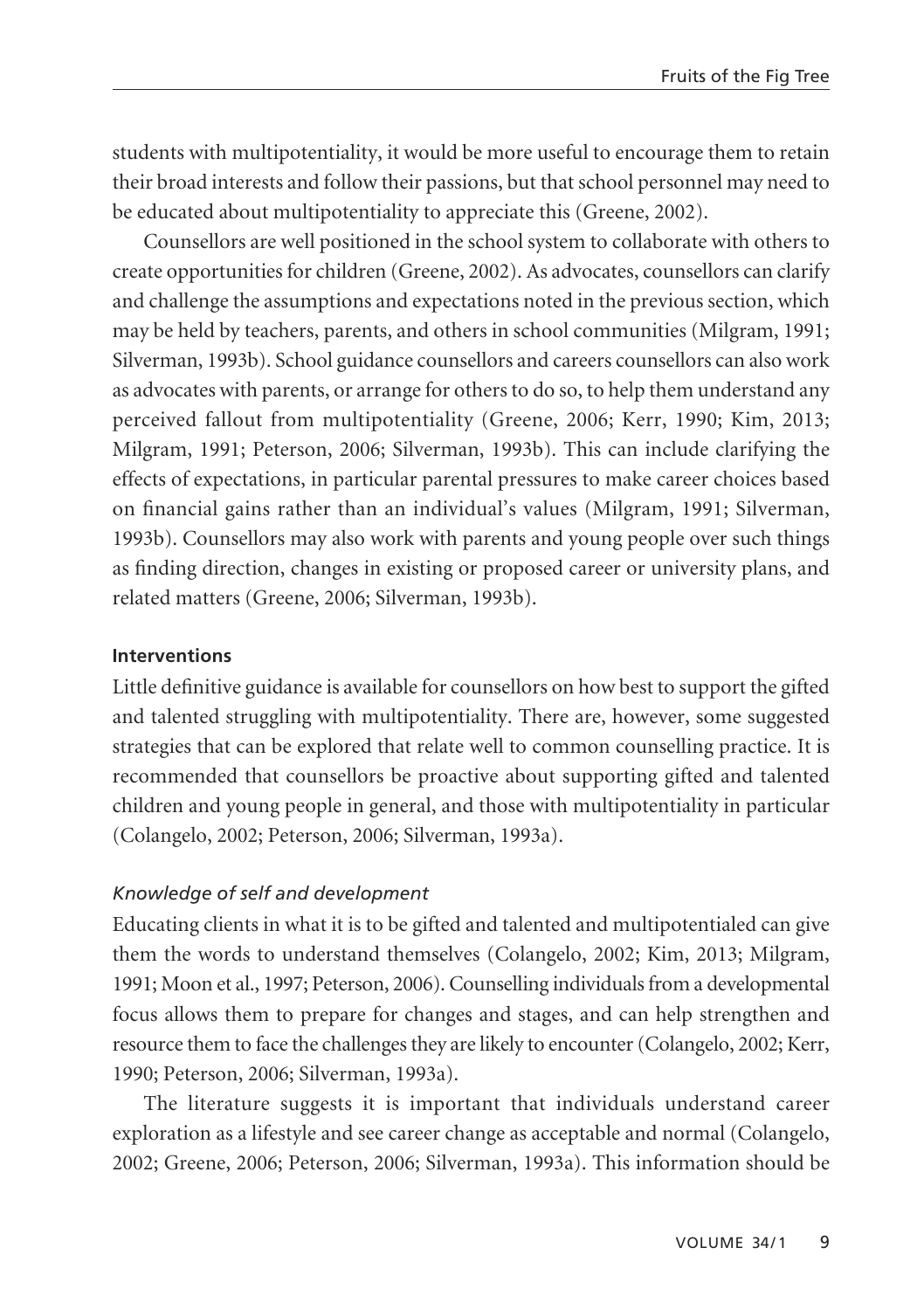communicated as early as possible to normalise the experience, and support should be long term and aspirational (Kerr, 1990; Kim, 2013; Leung et al., 1994; Silverman, 1993a). Facilitating group work is also recommended, providing added strength in numbers with peers who appreciate and can relate to one another's experiences, thereby reducing any sense of isolation (Colangelo, 2002; Greene, 2002; Kim, 2013; Peterson, 2006).

From here, a young person can be encouraged toward self-directed but supported learning regarding career options (Leung et al., 1994). Exposure to biographical works of individuals with inspiring careers or who forged their own paths has also been suggested (Kerr, 1990; Maxwell, 2007; Silverman, 1993b).

## *Modalities*

Two specific modalities are recommended in the literature for use with clients with multipotentiality. One group of commentators advocates for Rogerian methods, or person-centred counselling (Kerr & Soldano, 2003; Peterson & Moon, 2008; Silverman, 1993a). The other focuses on strength-based, social constructivism—effectively, narrative methods (Greene, 2002; Maree, Bester, Lubbe, & Beck, 2001; Maxwell, 2007; Peterson, 2006; White, 2011).

Person-centred counselling techniques and Rogers' principles of empathy, congruence, and unconditional positive regard underpin or appear in nearly any given counselling activity (McLeod, 2011). Peterson and Moon's (2008) review of counselling the gifted and talented found that all of the suggested counselling interventions examined had their foundation in, or incorporated aspects of, personcentred counselling, and person-centred techniques have also been specifically identified as effective for clients with multipotentiality (Kerr & Soldano, 2003; Silverman, 1993a).

Individuals with multipotentiality can be seen as striving to achieve selfactualisation (Rogers, 1959), while struggling with a multitude of ways to be and lifepaths to explore (Greene, 2002, 2006; Kerr, 1990; Silverman, 1993a). The person-centred belief that clients are able to find their own answers seems to fit perfectly with helping gifted and talented individuals make multipotentiality work for them rather than against them (Kerr & Soldano, 2003; Silverman, 1993a). The literature encourages counsellors to be curious but well-informed in order to broaden the therapeutic alliance, and to use open-ended questioning to allow the client to make his or her own connections (Kerr & Soldano, 2003).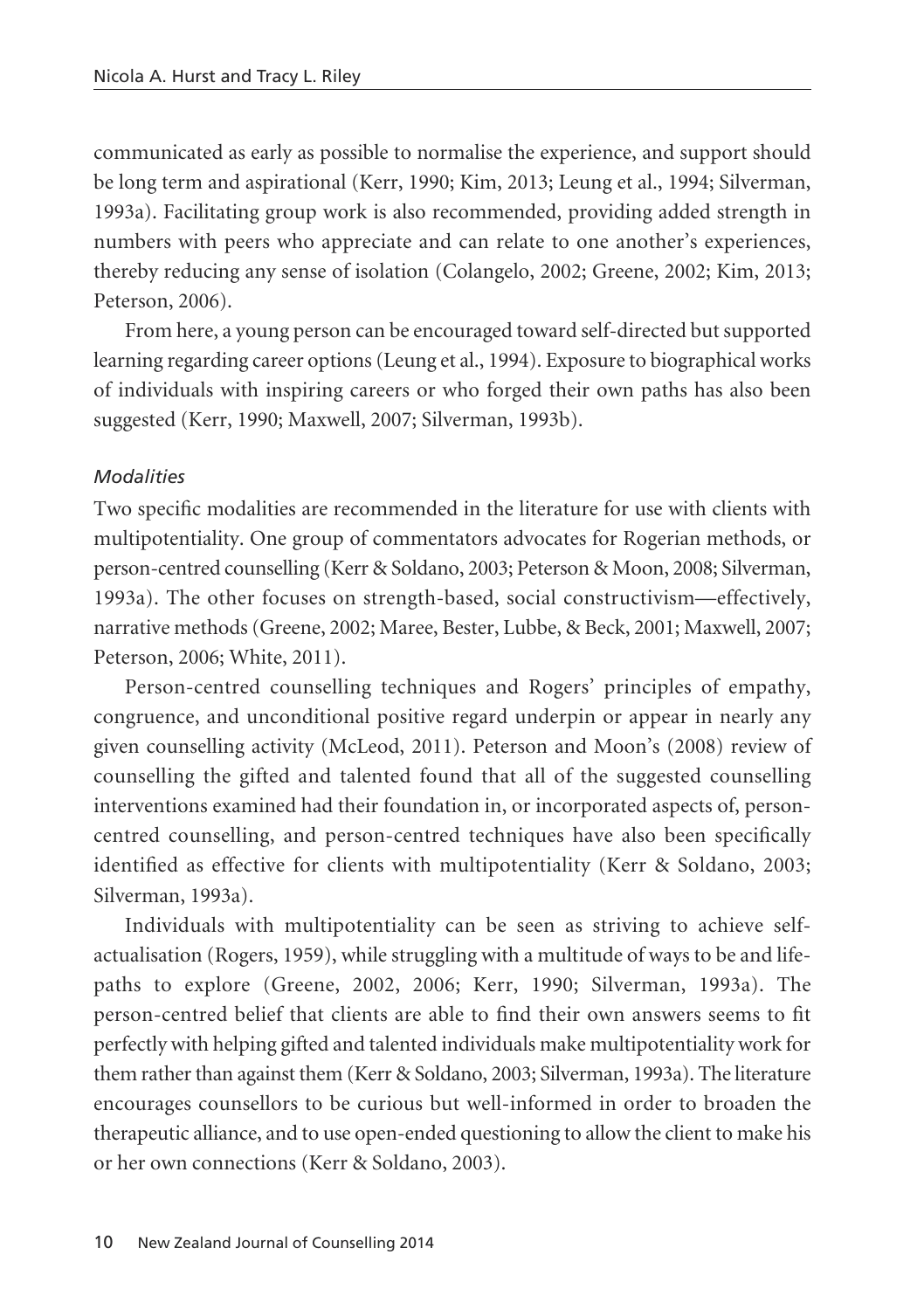The second counselling modality recommended in the literature for the gifted and talented with multipotentiality is social constructivism and essentially involves narrative therapy (Greene, 2002; Maree et al., 2001; Maxwell, 2007; Peterson, 2006). Narrative therapy works to externalise problems, deconstruct unhelpful life-stories, and challenge negative social constructions (Greene, 2002; Maree et al., 2001; Maxwell*,* 2007; Nichols, 2011; Peterson, 2006). Narrative interventions occur largely via the narrative construct itself: curious questioning to uncover unique exceptions, and recruiting support within the wider community (Nichols, 2011).

Working from a strength-based, social-constructivist stance can be useful as it intrinsically empowers clients to find their own solutions (Maxwell, 2007). Strengthbased work gives individuals a sense of hope through resilience and affirms their decisions and sense of self (Peterson, 2006). The narrative becomes the life plan for each individual, as opposed to developing a career plan for a future employee, and the goal is not a decision, but rather, empowerment and fulfilment (Maxwell, 2007).

At its heart, the narrative modality externalises and names issues as they arise while challenging societal assumptions (White, 2011). These interventions suggest advocacy, and naming and understanding what it is to be gifted and talented, as well as multipotentiality and its effects (Colangelo, 2002; Kim, 2013; Milgram, 1991; Moon et al., 1997; Peterson, 2006).

However, it is useful to note that from a broader counselling perspective a body of research suggests there is little evidence to support the idea that particular modalities are more effective than others (Cooper, 2008). While Peterson and Moon (2008) recommend more research to ascertain the best modality for use with the gifted and talented, Cooper and McLeod (2010) suggest that the optimal modality will be the one that best suits each individual at any particular time.

# *Values-based and holistic career counselling*

It seems clear that working with clients with multipotentiality requires a values-based, whole-person, collaborative stance (Colangelo, 2002; Greene, 2002, 2006; Kerr, 1990; Kerr & Soldano, 2003; Peterson, 2001, 2006; Peterson & Moon, 2008). The work should be individualised and multidimensional, as "career counselling should be life counselling" (Greene, 2002, p. 2). With a deeper understanding of their values, clients become able to look at what in life gives them meaning and how these values shape them as a person (Colangelo, 2002; Greene, 2002, 2006; Kerr, 1990; Kerr & Soldano, 2003; Peterson, 2001, 2006; Peterson & Moon, 2008). From this stance, more effective and fulfilling career choices may become apparent.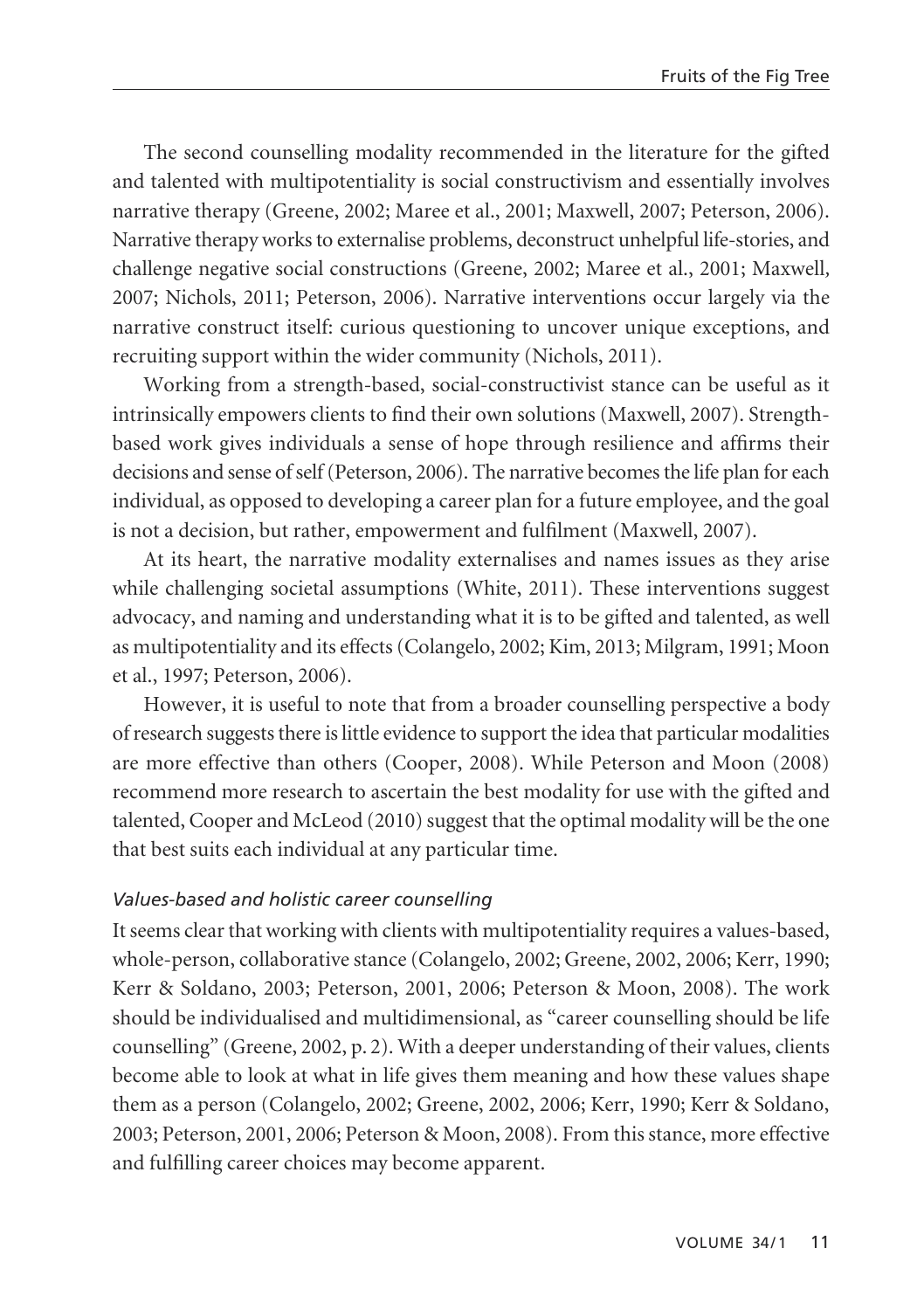When life themes are seen as key to understanding what future directions may be fulfilling, the focus is moved from choosing a career to determining what careers might satisfy the individual (Peterson, 2001; Silverman, 1993b). Taking a holistic, whole-person focus in counselling assists young people to identify what is important to them in the long term (Colangelo, 2002). Focusing on leisure activities, for example, may serve as a means to facilitate conversations around what the individual finds fulfilling (Colangelo, 2002; Kerr, 1990). Discussing young people's lives can help them identify the values that are intrinsically important to them, and may thereby help clarify what careers may be appropriate (Colangelo, 2002; Kerr, 1990; Silverman, 1993b). Case studies that Peterson (2001) presented of counselling with four gifted and talented individuals end with one of the participants mentioning the satisfaction he experienced in finally "finding his bliss" (p. 35) through a career choice that honestly reflected who he was in his world at that point in time. In short, by working collaboratively with clients to look at what gives meaning to their lives, effective career choices may become apparent. Counsellors will have a number of tools available to facilitate this.

# *Curriculum planning, mentoring, and experiential learning*

School guidance counsellors and career counsellors may help plan an individual's curriculum, both at high school and also at university for those undertaking higher education (Kerr, 1990), although not all gifted and talented children will want, or need, to attend university to reach their goals (Greene, 2002; Leung et al., 1994). Higher education should be seen as a means to an end by counsellors as well as clients, and an appreciation is needed that choices made in high school may change (Greene, 2006).

Broad, non-specific subject choices are recommended as a way for gifted and talented young people with multipotentiality to be open to changing opportunities (Greene, 2006; Kerr, 1990; R. Moltzen, 2011b; Silverman, 1993a). Where university attendance is likely, the literature suggests that an individual undertake a broad undergraduate degree, and that postgraduate study is a more appropriate time for specialisation (Greene, 2006; Kerr, 1990; R. Moltzen, 2011b; Silverman, 1993a). Selfdescribed "multipotentialite" lecturer and blogger Emilie Wapnick also explains that

*the goal of the adviser might not be to help the student ultimately choose (even if they jump around a bit before choosing). There are happy and successful multipotentialites [sic] out there who never choose, who change careers every few*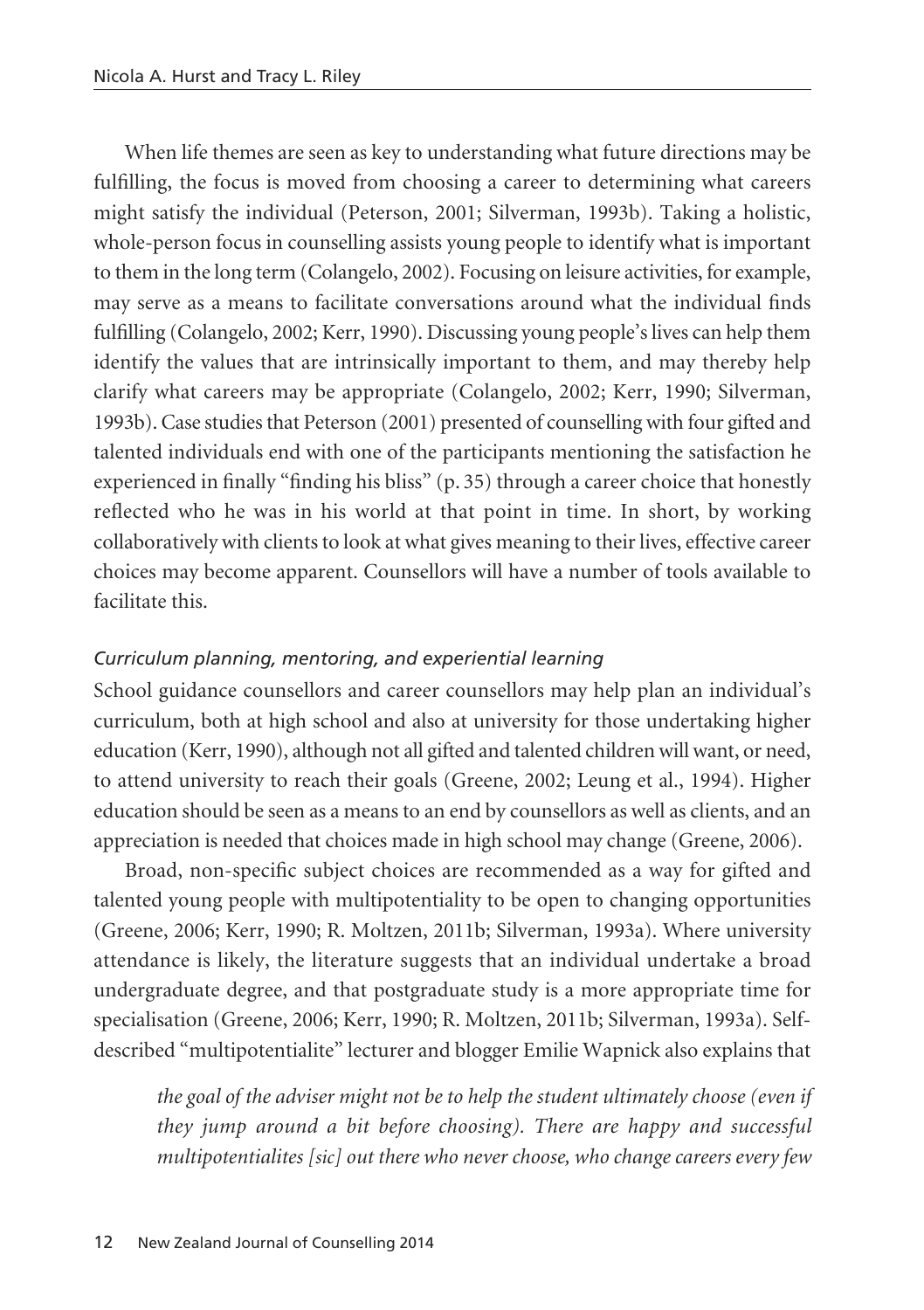*years or have multiple careers at once and make it work very nicely.* (Personal communication, 14 October 2013)

The key concept seems to be not to focus too early or the individual risks foreclosing many other opportunities (R. Moltzen, 2011b). Broad options allow for change and, as Wapnick asserts above, some multipotentialed individuals can thrive when there are no limits placed on their choices.

Counsellors, particularly in schools, can be well placed to facilitate mentoring and opportunities for experiential learning, which Milgram (1991) describes as an effective way to test out a reality. Mentoring allows young people the opportunities to try things out, bounce ideas around safely and get a more realistic picture of what is involved in areas of interest (Clasen & Clasen, 2002; Grassinger, Porath, & Ziegler, 2010; Gray, 2001; Kerr, 1990; Kim, 2013; Milgram, 1991; Peterson, 2006; Silverman, 1993b). Mentoring is a holistic approach that aims to develop and extend each gifted and talented individual's potential (Gray, 2001). Reis and Hébert (2008) have noted that multipotentialed boys in particular engage with mentors as a source of emotional support.

Such experiential learning can inspire fresh, new, and unthought-of ideas and opportunities and allow individuals the experience and space to change their minds or cement tentative plans (Kerr, 1990; Kim, 2013; Silverman, 1993a). It may also allow gifted and talented individuals with multipotentiality to gain a sense of what parts of a career they do or do not want to do and create a career path that others had not envisioned (Silverman, 1993b). Thus, broad curricula and opportunities for real experiences with appropriate people are suggested as an effective way to support adolescents with multipotentiality to explore varied and different possibilities.

## **Current practice in New Zealand**

Reviewing the available literature relating to counselling the gifted and talented in general, and multipotentiality in particular, highlights a notable absence of New Zealand voices. The available research tends to have an educational basis and, although useful, may not provide working therapists with much guidance (R. Moltzen, 2011b). Very little has been published from a New Zealand counselling perspective regarding gifted and talented communities—let alone multipotentiality.

What has been published has maintained a broad focus on counselling the gifted and talented (Blackett & Hermansson, 2005; Gallagher, 2011). The published work of these authors (J. Blackett, 2006; Blackett & Hermansson, 2005; Gallagher, 2011) makes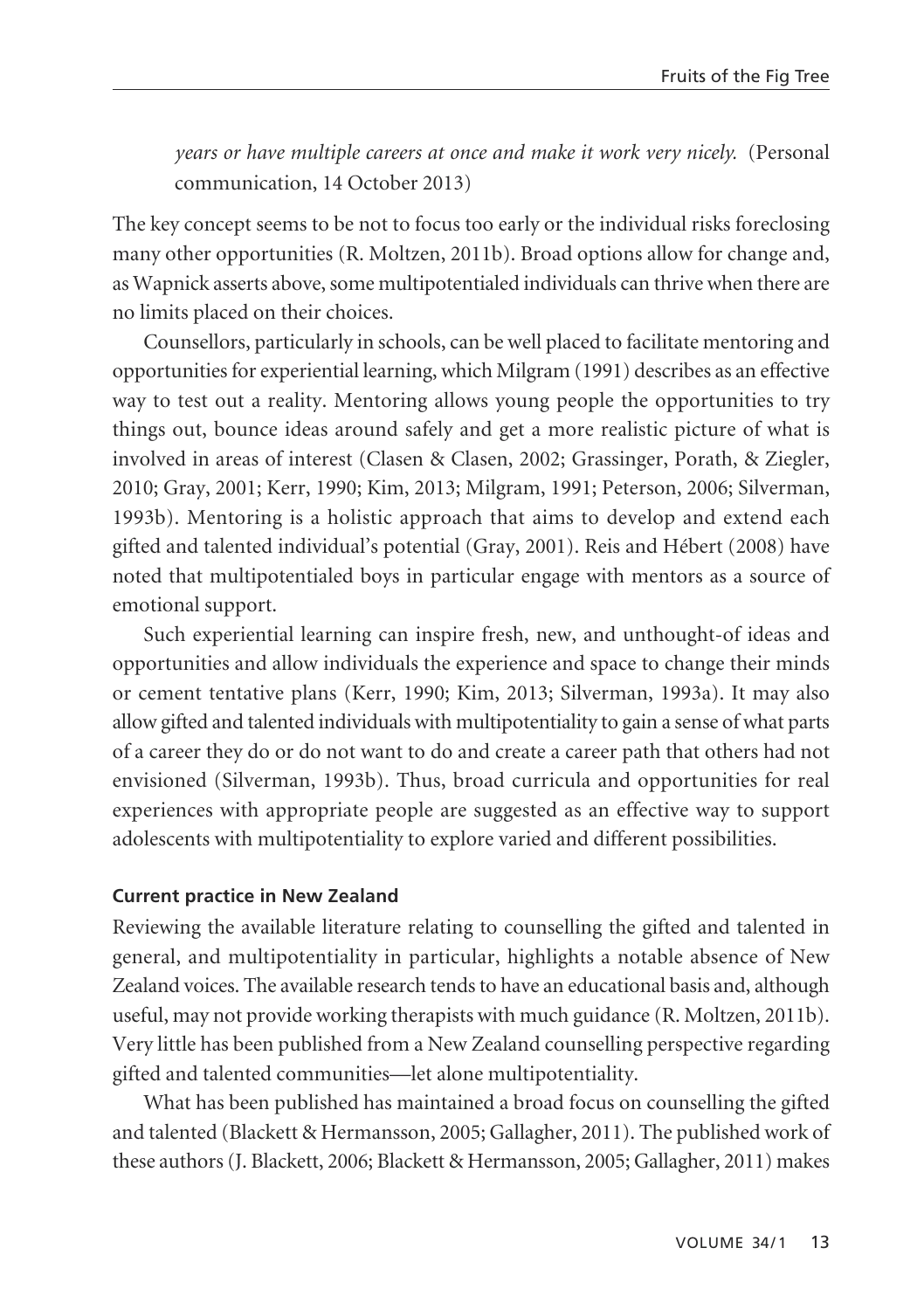a useful starting point for New Zealand counsellors working with or interested in gifted and talented children. However, information on multipotentiality tends either to originate from overseas or simply mentions it as an issue among others (R. Blackett, 2011; Blackett & Hermansson, 2005). Certainly the bulk of the information in this review has come out of America or Canada and all of the empirical research found was completed in the Northern Hemisphere.

The role of school guidance counsellors in New Zealand is different from that of their American counterparts, and the reality for New Zealand counsellors seems to be that few training or professional development opportunities are available specifically for those interested in working with the gifted and talented. We can be informed and guided by international research but may need to adjust our practices to be effective in a New Zealand environment. Working with the gifted and talented is an area for research and development as well as for potential growth for counselling as a profession, with particular relevance for school guidance counsellors and careers counsellors working in schools (Jung, 2012).

#### **Proposed New Zealand model of intervention**

In preparing this review, the lack of New Zealand research raised questions about how New Zealand counsellors can best work with the gifted and talented and with multipotentiality. This section proposes a model of intervention that can be evaluated in future research, building on recently published New Zealand work.

New Zealand counsellor Gay Gallagher's (2011) article serves as an introduction to working with the gifted and talented. Gallagher (2011), Lyall Christie (as cited in Gallagher, 2011), and fellow Auckland-based counsellor Jackie Calder (personal communication, 14 October 2013) advocate for the use of person-centred sandtray work with gifted and talented children and adolescents as an effective means to engage with a client's inner self. Calder uses the sandtray from a Jungian perspective and believes that "sandplay is a powerful and gentle way to help the client to connect with their inner world" (personal communication, 14 October 2013). One of the developers of the method, Dora Kalff (1991), asserted that the joy of the sandtray is in allowing clients to create a world that reflects their own internal processes, thereby furthering their understanding of themselves.

Working to understand an individual's values and life themes was previously introduced as a useful intervention to address multipotentiality in the gifted and talented (Colangelo, 2002; Greene, 2002, 2006; Kerr, 1990; Kerr & Soldano, 2003;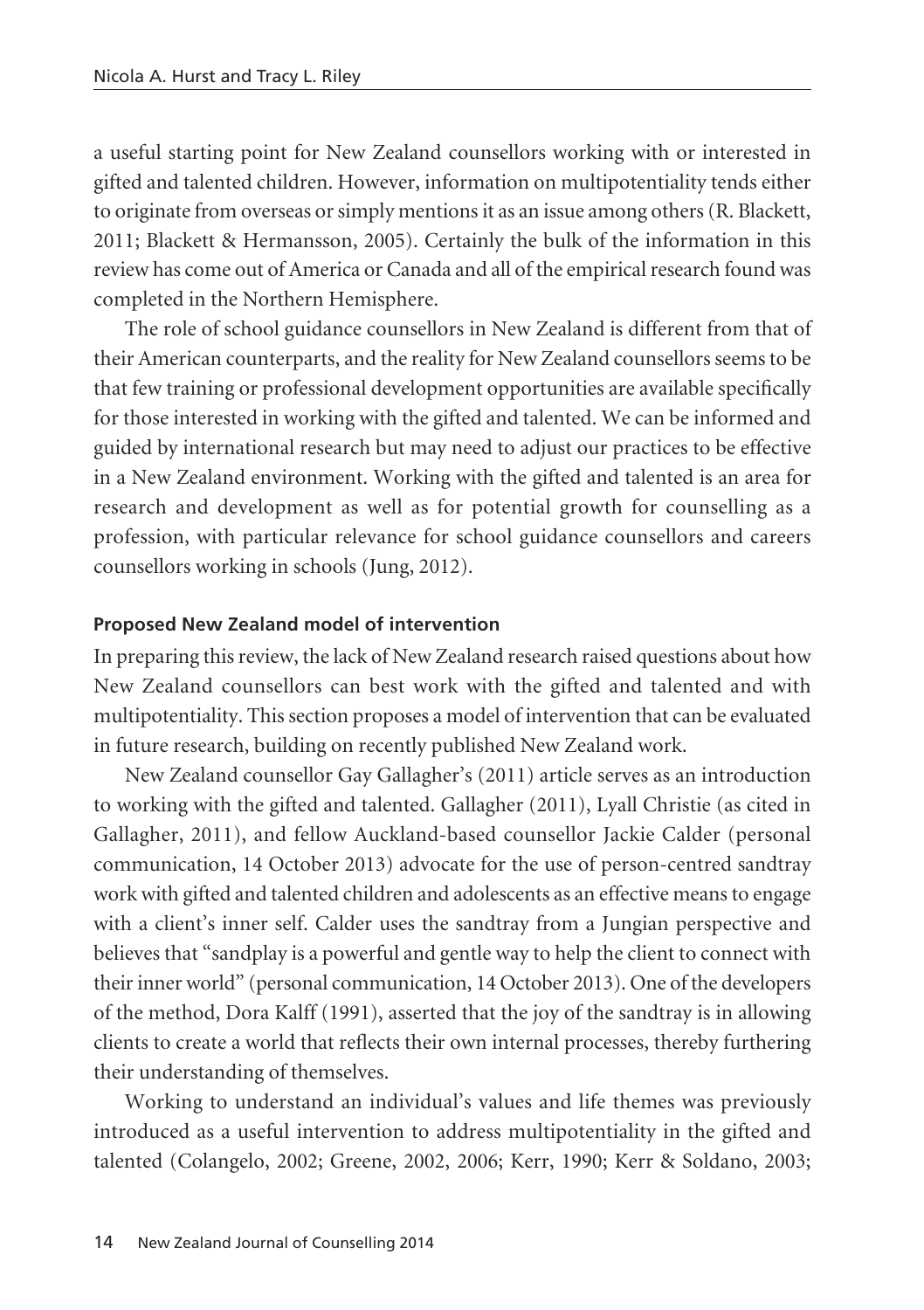Peterson, 2001, 2006; Peterson & Moon, 2008). Sandtray work may be an ideal way to facilitate this, as it is known to be effective with adolescents both individually and in groups (Bruneau & Protivnak, 2012; Draper, Ritter, & Willingham, 2003) and research also supports the use of sandtray in career choice generally (Sangganjanavanich & Magnuson, 2011). The sandtray therapy could be directional or non-directional and may be an effective way for counsellors to enable clients to clarify choices and highlight options (Campbell, 2004).

To support the sandtray therapy, a New Zealand-based counselling modality, Massey University's Whakapiripi–Whakamärama–Whakamana/Attend–Respond– Collaborate (WWW/ARC) pluralistic modality (Lang & Gardiner, 2013) could be used. WWW/ARC is a skills-based, pluralistic approach that incorporates culture but also specifically acknowledges New Zealand's biculturalism (Lang & Gardiner, 2013). It facilitates goal setting from a collaborative stance, allowing for deep recognition of the individual's culture, values, and needs (Lang & Gardiner, 2013). The pluralistic nature of the model empowers individuals to find their own way and counsellors to adapt their work to facilitate that (Cooper & McLeod, 2010). Pluralistic work challenges counsellors to employ the most effective counselling techniques for each client, with an awareness that the therapy should constantly evolve, change, and develop as the client does (Cooper & McLeod, 2010). From a purely New Zealand perspective WWW/ARC would enable counsellors to work holistically with clients while meeting cultural obligations under the Treaty of Waitangi (Lang & Gardiner, 2013).

## **Recommendations for further research**

A common theme for further research identified in the literature was the need for empirically supported interventions for working with gifted students' multipotentiality (Colangelo, 2002; Greene, 2002; Kerr & Soldano, 2003; Milgram, 1991; Peterson, 2006). Peterson and Moon (2008) went further in suggesting that empirical research was needed to support all aspects of counselling the gifted and talented and to investigate what modalities may be most appropriate to use. Both are common concerns for counsellors: the need to discover what methods work best and to develop scientific validation of those methods (Cooper, 2008).

Sajjadi et al. (2001) also noted that investigative research needs to be undertaken to inform and facilitate earlier awareness of multipotentiality. Kerr's (1990) ERIC Digest is a useful starting point as it describes evidence of multipotentiality across primary and secondary school years.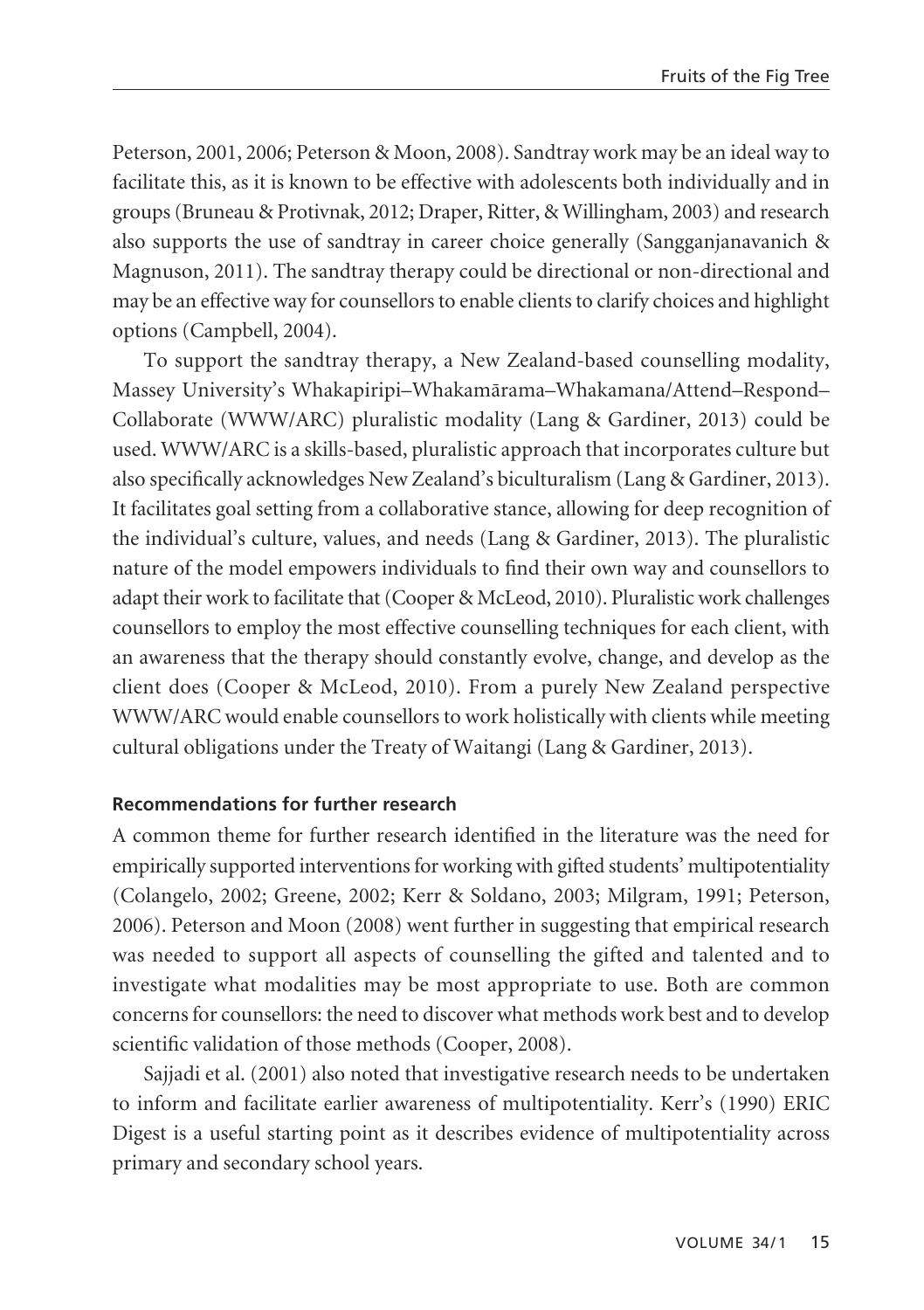Research into how multipotentiality specifically affects different types of learners would also be engaging and useful. This research could include the role of poverty, marginalisation, and culture, providing a richer base of understanding for counsellors to work from. Leung et al. (1994) recommended investigating gender differences, and subsequent information published by Reis and Hébert (2008) provides a brief outline of gender difference in gifted and talented children that could be built upon.

Finally, as discussed previously, the obvious gap in the literature is the lack of New Zealand research for New Zealand counsellors. Although local practitioners can refer to American and Canadian research, our cultural, educational, and policy environments differ (Mahuika, 2007). There is a long way to go to increase the knowledge of teachers working with gifted and talented students, and to provide appropriate professional development for school guidance counsellors and careers counsellors may be even further off (Blackett & Hermansson, 2005; Easter, 2011; Gallagher, 2011; Mahuika, 2007; R. Moltzen, 2011a). And while Peterson and Moon (2008) regret the lack of funding available in America, New Zealand researchers are likely to face similar constraints.

## **Conclusion**

*I am gone quite mad with the knowledge of accepting the overwhelming number of things I can never know, places I can never go, and people I can never be.* (Plath, 2007, p. 153)

Multipotentiality in gifted and talented individuals refers to a trait that allows for a number of career paths and interests to be followed. Where it can become a problem is when choices cannot be made, possibly leading to a number of serious challenges ranging from anxiety to depression to existential dread (Colangelo, 2002; Peterson, 2006).

Counsellors who are able to provide effective support to these clients are in an ideal position to help (Colangelo, 2002). There are a number of recommended interventions that may be helpful, including normalising young people's experiences; clarifying goals using a holistic, values-based approach; mentoring; experiential learning; and planning for a broad, flexible post-high-school education (Silverman, 1993a). Counsellors can also act as advocates for these children within their schools and communities and, in particular, with and for their parents (Greene, 2002). Further research is needed into both the experiences of gifted and talented young people with multipotentiality and the effectiveness of the interventions identified above and others, in order to determine how best to support these very special young people.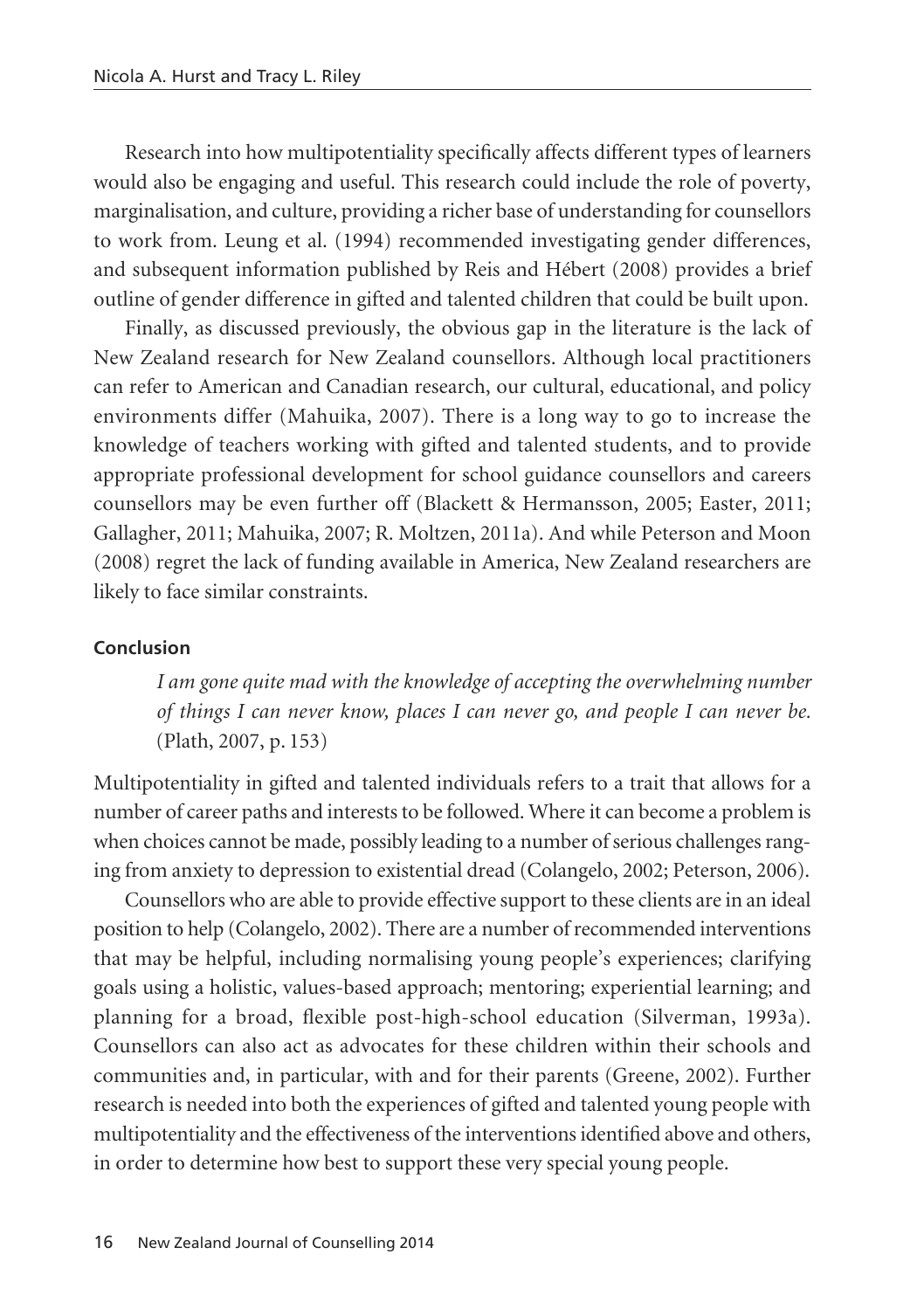#### References

- Blackett, J. (2006). *Investigating best practice in guidance and counselling for gifted students in New Zealand schools*. Unpublished master's project, Massey University, Palmerston North, New Zealand.
- Blackett, J., & Hermansson, G. L. (2005). Guidance and counselling of the gifted and talented in New Zealand. *International Journal for the Advancement of Counselling, 27(2), 277-287.*
- Blackett, R. (2011). Promoting positive home**‒**school partnerships. In R. Moltzen (Ed.), *Gifted and talented: New Zealand perspectives* (pp. 434**‒**459). Albany, New Zealand: Pearson.
- Bruneau, L., & Protivnak, J. J. (2012). Adding to the toolbox: Using creative interventions with high school students. *Journal of School Counseling, 10*(9), 1**‒**27.
- Campbell, M. A. (2004). Value of sandplay as a therapeutic tool for school guidance counsellors. *Australian Journal of Guidance and Counselling, 14*(2), 211**‒**232.
- Clasen, D. R., & Clasen, R. E. (2002). Mentoring the gifted and talented. In N. Colangelo & G. A. Davis (Eds.), *Handbook of gifted education* (pp. 254**‒**267). Boston, MA: Allyn & Bacon.
- Colangelo, N. (2002). Counseling gifted students. In N. Colangelo & G. A. Davis (Eds.), *Handbook of gifted education* (pp. 373**‒**387). Boston, MA: Allyn & Bacon.
- Cooper, M. (2008). *Essential findings in counselling and psychotherapy: The facts are friendly.* London, England: Sage.
- Cooper, M., & McLeod, J. (2010). *Pluralistic counselling and psychotherapy.* London, England: Sage.
- Draper, K., Ritter, K. B., & Willingham, E. U. (2003). Sand tray group counselling with adolescents. *Journal for Specialists in Group Work, 28*(3), 244**‒**260.
- Easter, A. (2011). Identification of gifted and talented students. In R. Moltzen (Ed.), *Gifted and talented: New Zealand perspectives* (pp. 204**‒**251). Albany, New Zealand: Pearson.
- Education Review Office. (2013). *Guidance and counselling in schools: Survey findings.* Retrieved from http://www.ero.govt.nz/National-Reports/Guidance-and-Counselling-in-Schools-Survey-Findings-July-2013/
- Elijah, K., & Crawfordsville, I. N. (2011). Meeting the guidance and counseling needs of gifted students in school settings. *Journal of School Counseling, 9*(14), 1**‒**14.
- Gallagher, G. (2011). "Are you going to be the one to understand me?" Insights into gifted students. *New Zealand Journal of Counselling, 31*(1), 70**‒**86.
- Gallagher, J. J. (2008). Psychology, psychologists and gifted students. In S. I. Pfeiffer (Ed.), *Handbook of giftedness in children: Psychoeducational theory, research, and best practices* (pp. 1**‒**12). New York, NY: Springer.
- Grassinger, R., Porath, M., & Ziegler, A. (2010). Mentoring the gifted: A conceptual analysis. *High Ability Studies, 21*(1), 27**‒**46.
- Gray, H. (2001). Mentoring in New Zealand: An option to consider for gifted students. *APEX, 13*(1), 21–32.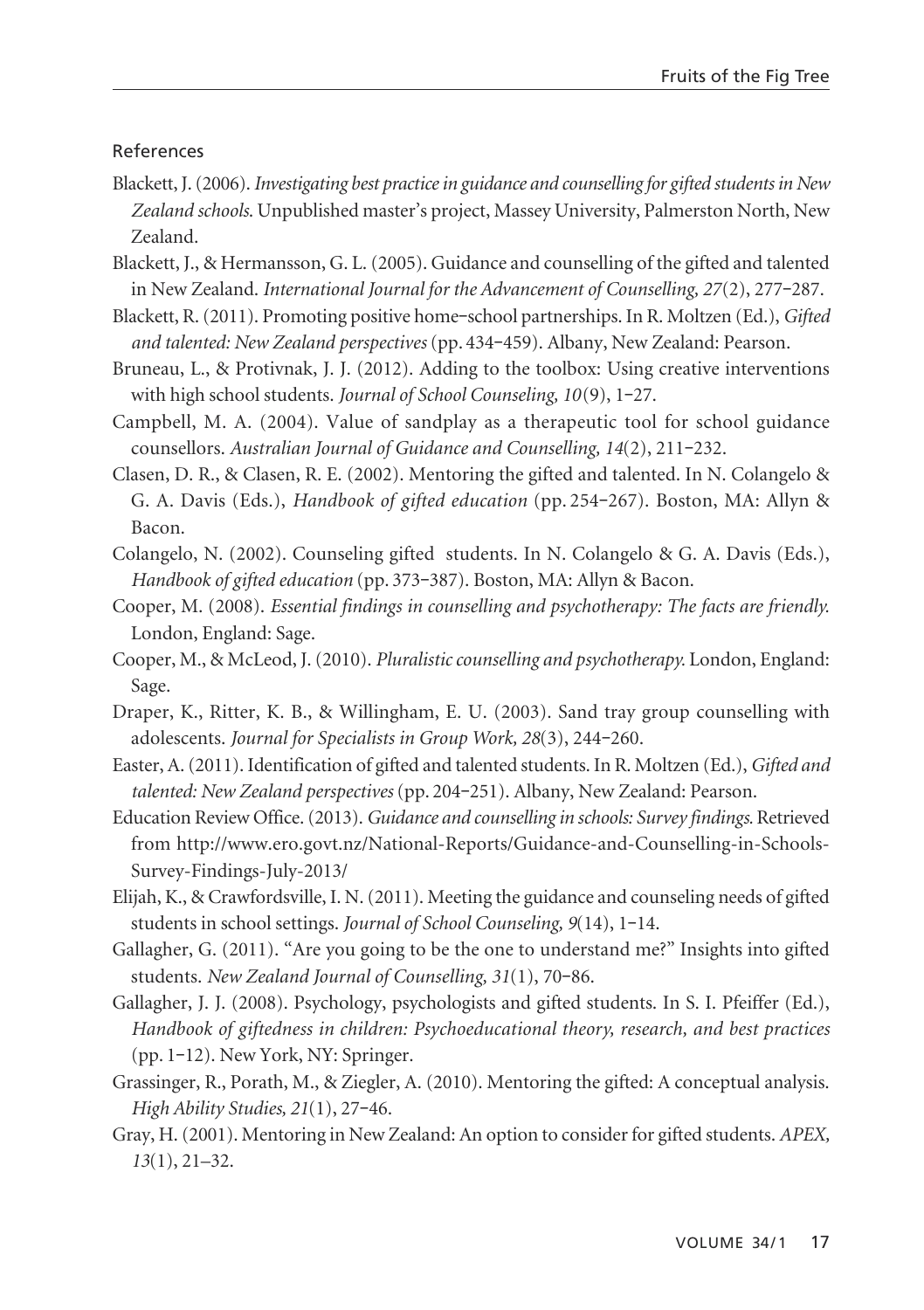- Greene, M. J. (2002). Gifted adrift? Career counseling of the gifted and talented. *Roeper Review, 25*(2), 1**‒**18.
- Greene, M. J. (2006). Helping build lives: Career and life development of gifted and talented students. *Professional School Counseling, 10*(1), 34**‒**42.
- Jung, J. Y. (2012). Giftedness as a developmental construct that leads to eminence in adults. *Gifted Child Quarterly, 56*, 189**‒**193.
- Kalff, D. M. (1991). Introduction to sandplay therapy. *Journal of Sandplay Therapy, 1*(1), 1**‒**4.
- Kerr, B. (1990). *Career planning for gifted and talented youth.* ERIC Digest #E492. Available online at http://files.eric.ed.gov/fulltext/ED321497.pdf
- Kerr, B. A., & Ghrist-Priebe, S. L. (1988). Intervention for multipotentiality: Effects of a career counseling laboratory for gifted high school students. *Journal of Counseling & Development, 66*(8), 366**‒**369.
- Kerr, B., & Soldano, S. (2003). Career assessment with intellectually gifted students*. Journal of Career Assessment, 11*(2), 168**‒**186.
- Kim, M. (2013). Focusing on the future: Experience from a career-related program for high ability students and their parents. *Gifted Child Quarterly, 36*(1), 27**‒**34.
- Lang, S. K. W., & Gardiner, B. D. (2013). As they like it—culture-centred counsellor education in the context of Aotearoa New Zealand: A play on bicultural pluralism. *British Journal of Guidance and Counselling.* Online, August 2013. doi:10.1080/03069885.2013.824949
- Leung, S. A., Conoley, C. W., & Scheel, M. J. (1994). The career and educational aspirations of gifted high school students: A retrospective study. *Journal of Counseling & Development, 72*(3), 298**‒**303.
- Mahuika, R. (2007). Mäori gifted and talented education: A review of the literature. *MAI Review, 1*(5), 1**‒**13.
- Maree, J. G., Bester, S. E., Lubbe, C., & Beck, G. (2001). Post-modern career counselling to a gifted black youth: A case study. *Gifted Education International, 15*(3), 325**‒**339.
- Maxwell, M. (2007). Career counseling is personal counseling: A constructivist approach to nurturing the development of gifted female adolescents. *Career Development Quarterly, 55*(3), 206**‒**224.
- McLeod, J. (2011). *An introduction to counselling* (4th ed.). New York, NY: Open University Press McGraw-Hill Education.
- Milgram, R. M. (1991). Career education for gifted and talented learners. In R. M. Milgram (Ed.), *Counseling gifted and talented children: A guide for teachers, counselors and parents* (pp. 121**‒**138). Norwood, NJ: Ablex Publishing.
- Moltzen, N. (2011). Psychological adjustment of gifted children and adolescents. In R. Moltzen (Ed.), *Gifted and talented: New Zealand perspectives* (pp. 185**‒**203). Albany, New Zealand: Pearson.
- Moltzen, R. (2011a). Conceptualizing of giftedness and talent. In R. Moltzen (Ed.), *Gifted and talented: New Zealand perspectives* (pp. 31**‒**53). Albany, New Zealand: Pearson.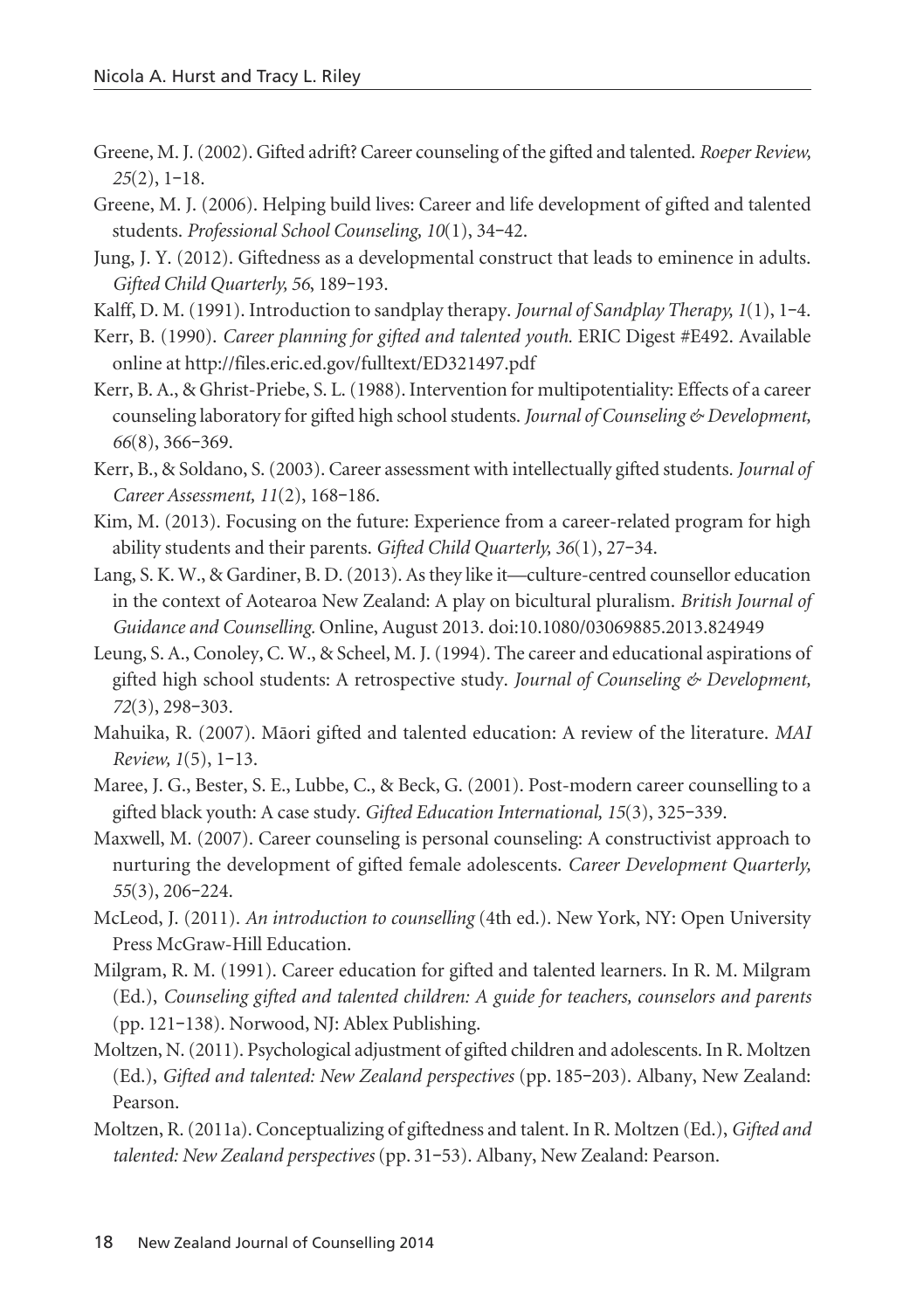- Moltzen, R. (2011b). Underachievement. In R. Moltzen (Ed.), *Gifted and talented: New Zealand perspectives* (pp. 404**‒**433). Albany, New Zealand: Pearson.
- Moon, S. M., Kelly, K. R., & Feldhusen, J. F. (1997). Specialized counseling services for gifted youth and their families: A needs assessment. *Gifted Child Quarterly, 41*(1), 16**‒**25.
- Nichols, M. P. (2011). *The essentials of family therapy* (5th ed.). Boston, MA: Pearson.
- Peterson, J. S. (2001). Gifted and at risk: Four longitudinal case studies of post-high-school development. *Roeper Review, 24*(1), 31**‒**39.
- Peterson, J. S. (2006). Addressing counseling needs of gifted students. *Professional School Counseling*, *10*(1), 43**‒**51.
- Peterson, J. S., & Moon, S. M. (2008). Counseling the gifted. In S. I. Pfeiffer (Ed.), *Handbook of giftedness in children: Psychoeducational theory, research, and best practices (pp. 223-246).* New York, NY: Springer.
- Piechowski, M. M. (2002). Emotional and spiritual giftedness. In N. Colangelo & G. A. Davis (Eds.), *Handbook of gifted education* (pp. 403**‒**416). Boston, MA: Allyn & Bacon.
- Plath, S. (1966). *The bell jar.* London, England: Faber & Faber.
- Plath, S. (2007). *The unabridged journals of Sylvia Plath*. New York, NY: Random House Digital.
- Reis, S. M., & Hébert, T. P. (2008). Gender and giftedness. In S. I. Pfeiffer (Ed.), *Handbook of giftedness in children: Psychoeducational theory, research, and best practices* (pp. 271**‒**292). New York, NY: Springer.
- Renzulli, J. S. (2011). A New Zealand perspective on the importance of talent development in a great society. In R. Moltzen (Ed.), *Gifted and talented: New Zealand perspectives* (pp. 1**‒**30). Albany, New Zealand: Pearson.
- Riley, T., Bevan-Brown, J., Bicknell, B., Carroll-Lind, J., & Kearney, A. (2004). *The extent, nature and effectiveness of planned approaches in New Zealand schools for providing for gifted and talented students: Report to the Ministry of Education*. Wellington, New Zealand: Ministry of Education.
- Rogers, C. (1959). A theory of therapy, personality and interpersonal relationships as developed in the client-centered framework. In S. Koch (Ed.), *Psychology: A study of a science. Vol. 3: Formulations of the person and the social context.* New York, NY: McGraw Hill.
- Rysiew, K. J., Shore, B. M., & Leeb, R. T. (1999). Multipotentiality, giftedness, and career choice: A review*. Journal of Counseling & Development, 77*(4), 423**‒**430.
- Sajjadi, S. H., Rejskind, F. G., & Shore, B. M. (2001). Is multipotentiality a problem or not? A new look at the data. *High Ability Studies, 12*(1), 27**‒**43.
- Sangganjanavanich, V. F., & Magnuson, S. (2011). Using sand trays and miniature figures to facilitate career decision making. *Career Development Quarterly, 59*, 264–273. doi: 10.1002/j.2161-0045.2011.tb00068.x
- Schultz, R. A., & Delisle, J. R. (2002). Gifted adolescents. In Colangelo, N., & Davis, G. A. (Eds.), *Handbook of gifted education* (pp. 483**‒**492). Boston, MA: Allyn & Bacon.